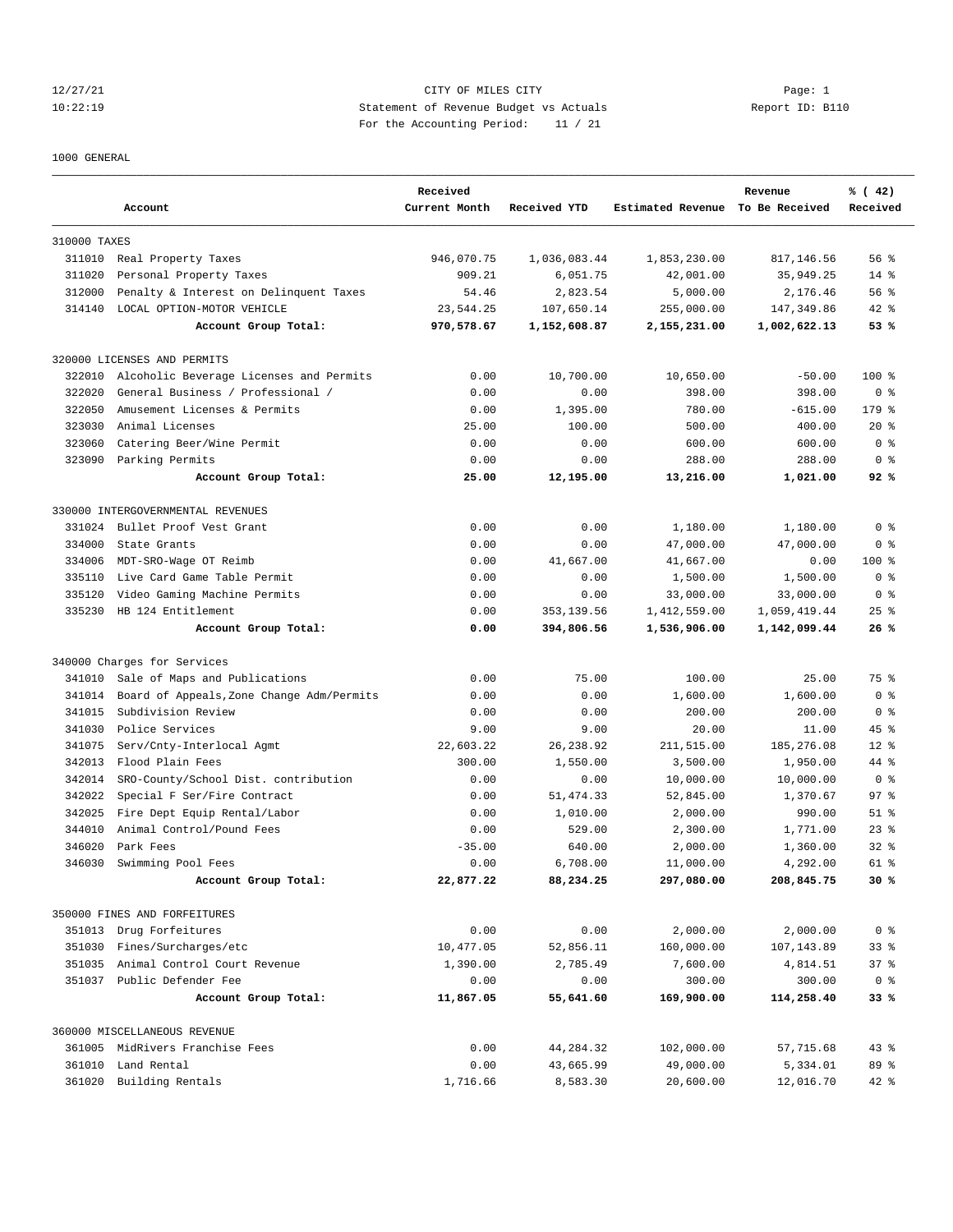# 12/27/21 Page: 2 10:22:19 Statement of Revenue Budget vs Actuals Report ID: B110 For the Accounting Period: 11 / 21

#### 1000 GENERAL

|        |                                   | Received      |              |                   | Revenue        | % (42)          |
|--------|-----------------------------------|---------------|--------------|-------------------|----------------|-----------------|
|        | Account                           | Current Month | Received YTD | Estimated Revenue | To Be Received | Received        |
| 362020 | MISC REVENUE                      | 0.00          | 6,347.13     | 8.000.00          | 1,652.87       | 79 %            |
| 362022 | Health Ins-MMIA Emp Benefits Prog | 49.98         | 382.39       | 100.00            | $-282.39$      | 382 %           |
| 365000 | Contributions and Donations       | 50.00         | 13,725.00    | 1,000.00          | $-12,725.00$   | $***$ $%$       |
| 365015 | Florence Stacy Foundation         | 0.00          | $-348.00$    | 0.00              | 348.00         | $***$ $ -$      |
| 366040 | Misc.-BHS                         | 0.00          | 0.00         | 2,400.00          | 2,400.00       | 0 <sup>8</sup>  |
| 366050 | Sale of Junk/Salvage-PD cars      | 0.00          | 0.00         | 5,000.00          | 5,000.00       | 0 <sup>8</sup>  |
| 367000 | Sale of Junk or Salvage           | 0.00          | 0.00         | 1,000.00          | 1,000.00       | 0 <sup>8</sup>  |
|        | Account Group Total:              | 1,816.64      | 116,640.13   | 189,100.00        | 72,459.87      | 62%             |
|        | 370000 INVESTMENT EARNINGS        |               |              |                   |                |                 |
| 371010 | Investment Earnings               | 194.49        | 948.15       | 10,000.00         | 9,051.85       | 9 <sub>8</sub>  |
|        | Account Group Total:              | 194.49        | 948.15       | 10,000.00         | 9,051.85       | 9 %             |
|        | 380000 OTHER FINANCING SOURCES    |               |              |                   |                |                 |
| 381070 | Proceeds/Loans/Intercap 016-2015  | 480,000.00    | 480,000.00   | 480,000.00        | 0.00           | $100*$          |
| 383000 | Interfund Operating Transfer      | 21,088.29     | 126,614.70   | 655,006.00        | 528,391.30     | 19 <sup>°</sup> |
|        | Account Group Total:              | 501,088.29    | 606,614.70   | 1,135,006.00      | 528,391.30     | 53%             |
|        | Total:<br>Fund                    | 1,508,447.36  | 2,427,689.26 | 5,506,439.00      | 3,078,749.74   | 44 %            |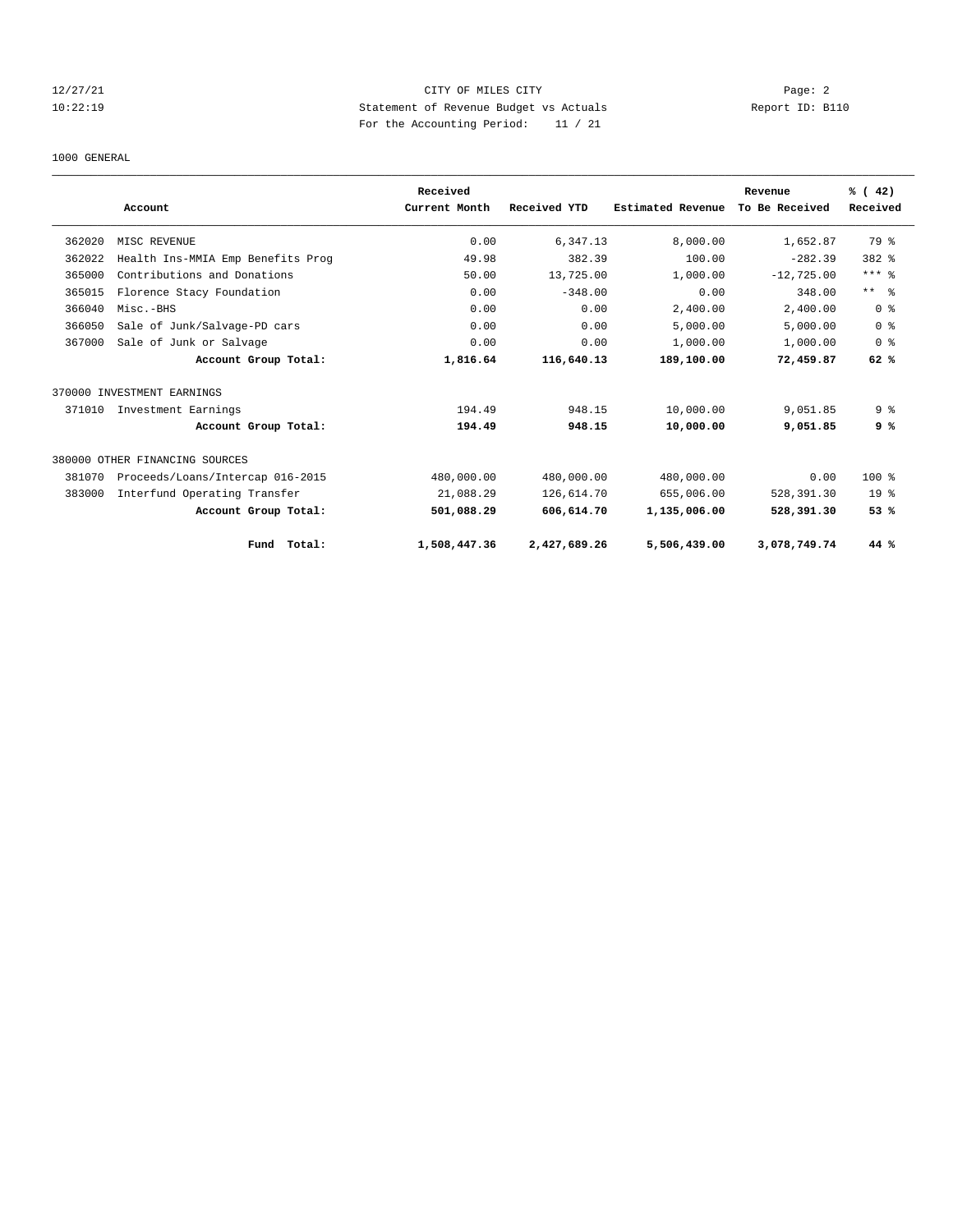# 12/27/21 Page: 3 Page: 3 Page: 3 10:22:19 Statement of Revenue Budget vs Actuals Report ID: B110 For the Accounting Period: 11 / 21

# 2220 LIBRARY

|                                             | Received      |              |                          | Revenue        | % (42)          |
|---------------------------------------------|---------------|--------------|--------------------------|----------------|-----------------|
| Account                                     | Current Month | Received YTD | <b>Estimated Revenue</b> | To Be Received | Received        |
| 340000 Charges for Services                 |               |              |                          |                |                 |
| Serv/Cnty-Interlocal Agmt<br>341075         | 0.00          | 0.00         | 41,839.00                | 41,839.00      | 0 <sup>8</sup>  |
| 346070<br>Library Fees                      | 174.90        | 784.45       | 2,000.00                 | 1,215.55       | 39 <sup>°</sup> |
| Book Sales<br>346074                        | 0.00          | 2.00         | 400.00                   | 398.00         | 1 <sup>8</sup>  |
| Account Group Total:                        | 174.90        | 786.45       | 44,239.00                | 43,452.55      | 2%              |
| 360000 MISCELLANEOUS REVENUE                |               |              |                          |                |                 |
| Donation-Library Board of Trustee<br>365035 | 0.00          | 0.00         | 7,500.00                 | 7,500.00       | 0 <sup>8</sup>  |
| Account Group Total:                        | 0.00          | 0.00         | 7,500.00                 | 7,500.00       | 0 <sup>8</sup>  |
| 380000 OTHER FINANCING SOURCES              |               |              |                          |                |                 |
| 383000<br>Interfund Operating Transfer      | 25,998.75     | 129,993.75   | 311,985.00               | 181,991.25     | $42$ %          |
| Account Group Total:                        | 25,998.75     | 129,993.75   | 311,985.00               | 181,991.25     | 42%             |
| Total:<br>Fund                              | 26,173.65     | 130,780.20   | 363,724.00               | 232,943.80     | 36%             |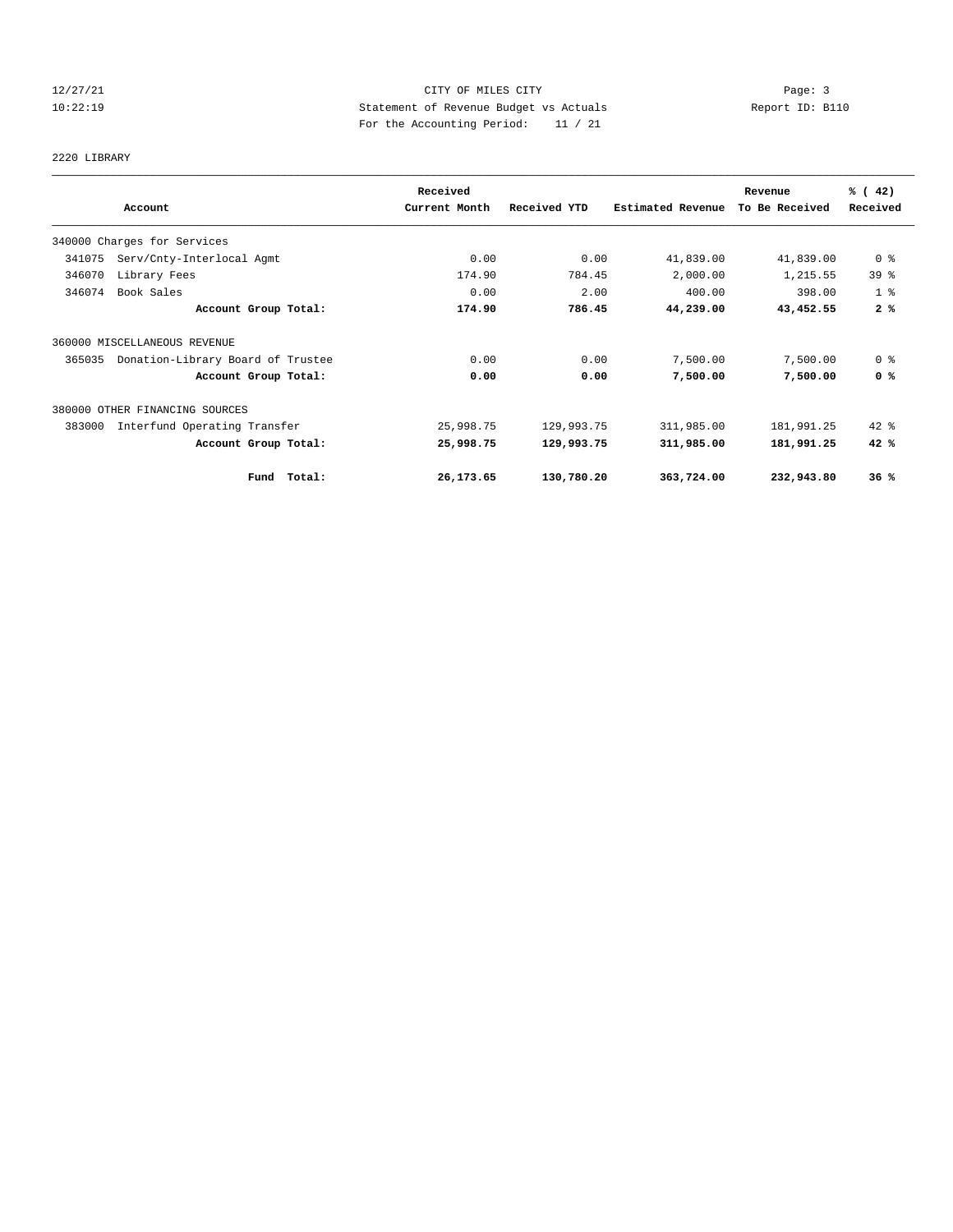# 12/27/21 Page: 4 10:22:19 Statement of Revenue Budget vs Actuals Report ID: B110 For the Accounting Period: 11 / 21

2260 EMERGENCY DISASTER

|              |                                        | Received      |              |                   | Revenue        | $\frac{1}{6}$ ( 42) |
|--------------|----------------------------------------|---------------|--------------|-------------------|----------------|---------------------|
|              | Account                                | Current Month | Received YTD | Estimated Revenue | To Be Received | Received            |
| 310000 TAXES |                                        |               |              |                   |                |                     |
| 311010       | Real Property Taxes                    | 0.00          | 25.42        | 36.00             | 10.58          | 71 %                |
| 311020       | Personal Property Taxes                | 0.00          | 0.19         | 7.00              | 6.81           | 3 <sup>8</sup>      |
| 312000       | Penalty & Interest on Delinquent Taxes | 0.50          | 25.41        | 50.00             | 24.59          | $51$ $%$            |
|              | Account Group Total:                   | 0.50          | 51.02        | 93.00             | 41.98          | 55 %                |
|              | Fund Total:                            | 0.50          | 51.02        | 93.00             | 41.98          | 55%                 |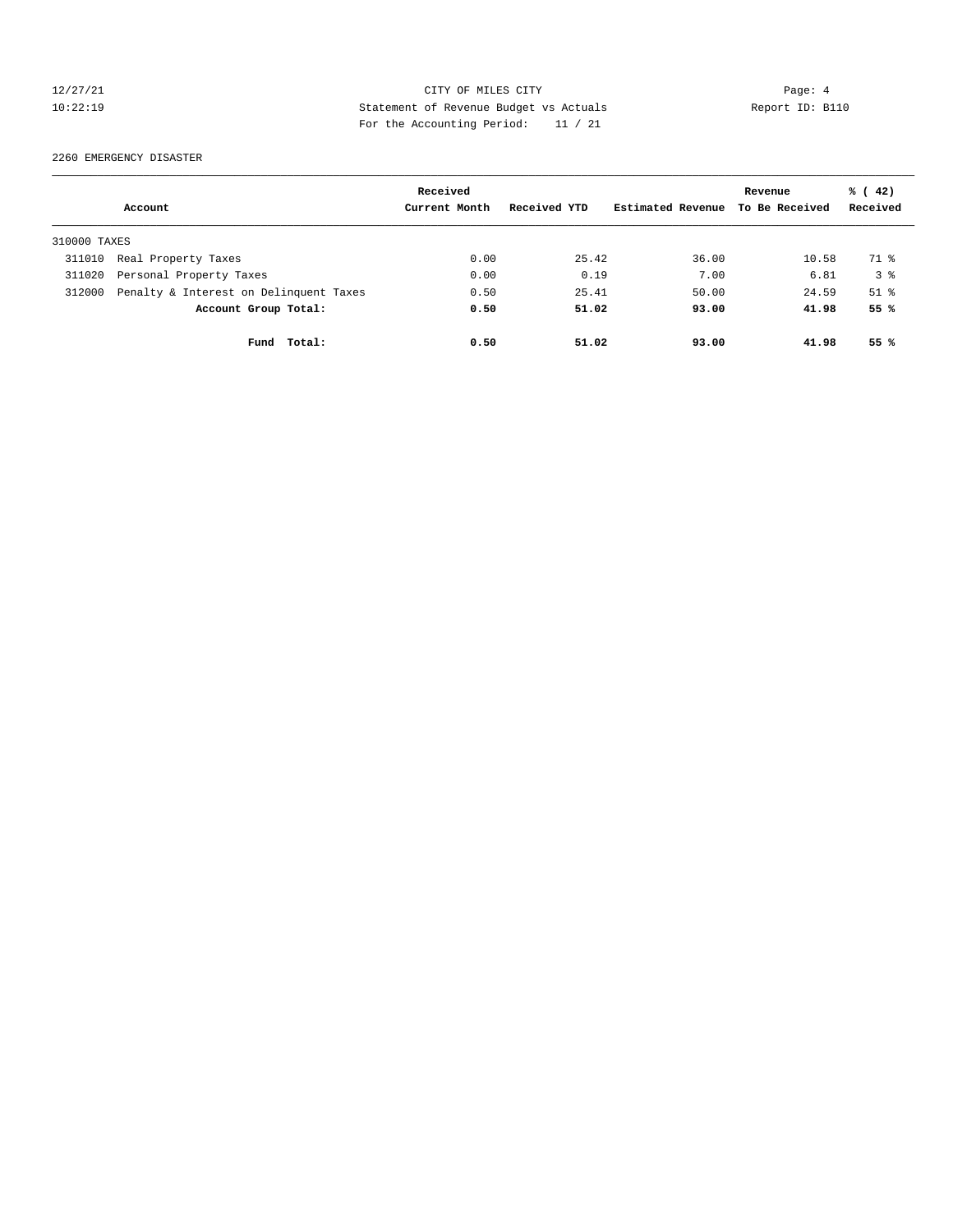12/27/21 Page: 5 10:22:19 Statement of Revenue Budget vs Actuals Report ID: B110 For the Accounting Period: 11 / 21

2270 Health

|                                        | Received      |              |                   | Revenue        | % (42)   |
|----------------------------------------|---------------|--------------|-------------------|----------------|----------|
| Account                                | Current Month | Received YTD | Estimated Revenue | To Be Received | Received |
| 380000 OTHER FINANCING SOURCES         |               |              |                   |                |          |
| Interfund Operating Transfer<br>383000 | 0.00          | 0.00         | 13,000.00         | 13,000.00      | 0 %      |
| Account Group Total:                   | 0.00          | 0.00         | 13,000.00         | 13,000.00      | 0 %      |
| Total:<br>Fund                         | 0.00          | 0.00         | 13,000.00         | 13,000.00      | 0 %      |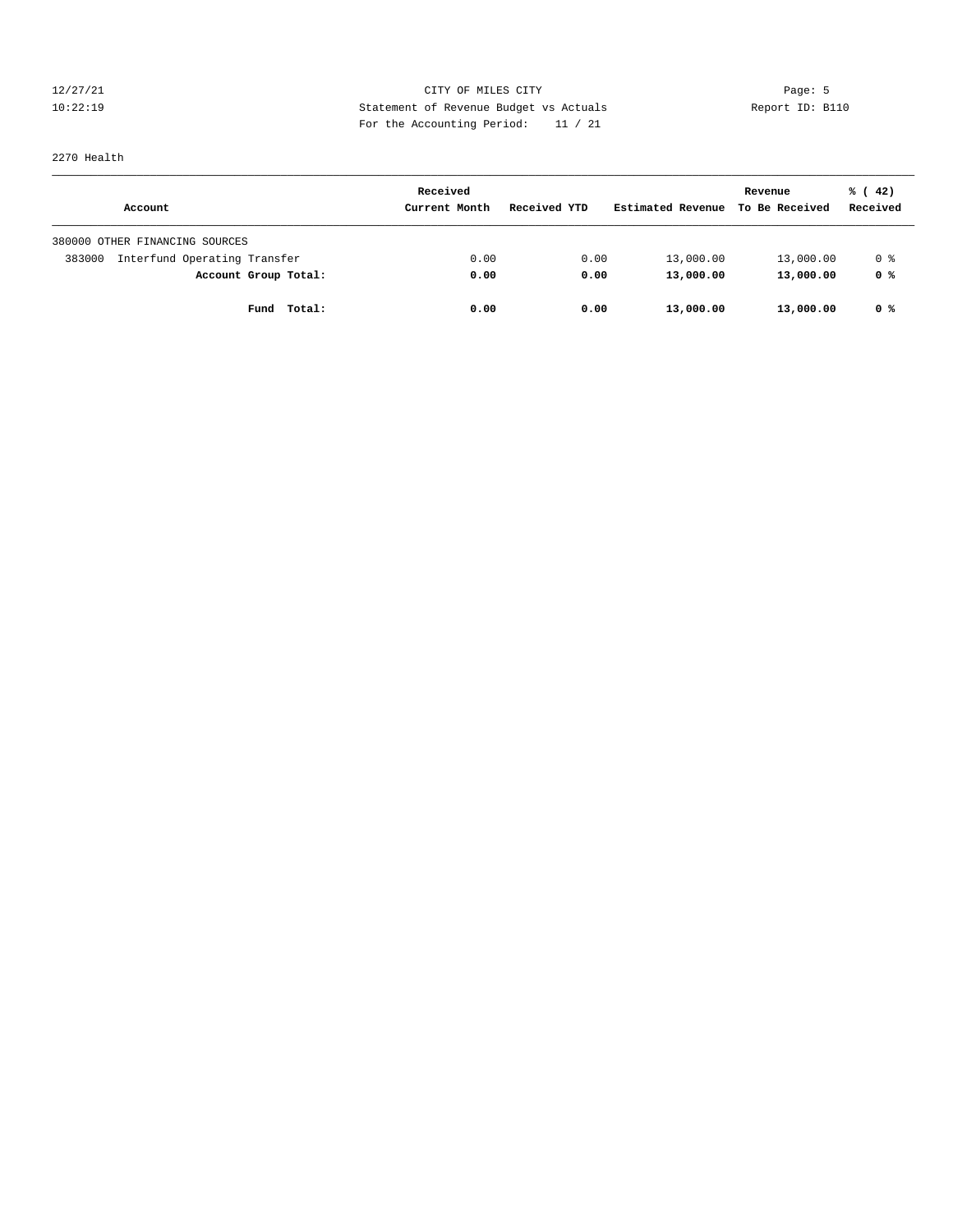# 12/27/21 Page: 6 CITY OF MILES CITY 10:22:19 Statement of Revenue Budget vs Actuals Report ID: B110 For the Accounting Period: 11 / 21

#### 2310 TIFD-Downtown

|              |                                        |             | Received      |              |                          | Revenue        | % (42)                  |
|--------------|----------------------------------------|-------------|---------------|--------------|--------------------------|----------------|-------------------------|
|              | Account                                |             | Current Month | Received YTD | <b>Estimated Revenue</b> | To Be Received | Received                |
| 310000 TAXES |                                        |             |               |              |                          |                |                         |
| 311010       | Real Property Taxes                    |             | 88,877.85     | 97,863.33    | 193,476.00               | 95,612.67      | $51$ %                  |
| 311020       | Personal Property Taxes                |             | 82.91         | 480.86       | 4,000.00                 | 3,519.14       | $12*$                   |
| 312000       | Penalty & Interest on Delinquent Taxes |             | 0.00          | 185.27       | 0.00                     | $-185.27$      | $***$ $=$ $\frac{6}{5}$ |
|              | Account Group Total:                   |             | 88,960.76     | 98,529.46    | 197,476.00               | 98,946.54      | 50%                     |
|              | 330000 INTERGOVERNMENTAL REVENUES      |             |               |              |                          |                |                         |
| 331172       | Montana Main St Grant                  |             | 0.00          | 1,800.00     | 10,000.00                | 8,200.00       | 18 <sup>8</sup>         |
|              | Account Group Total:                   |             | 0.00          | 1,800.00     | 10,000.00                | 8,200.00       | 18%                     |
|              | 370000 INVESTMENT EARNINGS             |             |               |              |                          |                |                         |
| 371010       | Investment Earnings                    |             | 105.79        | 243.67       | 0.00                     | $-243.67$      | $***$ 8                 |
|              | Account Group Total:                   |             | 105.79        | 243.67       | 0.00                     | $-243.67$      | $***$ %                 |
|              | 380000 OTHER FINANCING SOURCES         |             |               |              |                          |                |                         |
| 383000       | Interfund Operating Transfer           |             | 0.00          | 0.00         | 2,000.00                 | 2,000.00       | 0 <sup>8</sup>          |
|              | Account Group Total:                   |             | 0.00          | 0.00         | 2,000.00                 | 2,000.00       | 0 <sup>8</sup>          |
|              |                                        | Fund Total: | 89,066.55     | 100,573.13   | 209,476.00               | 108,902.87     | 48 %                    |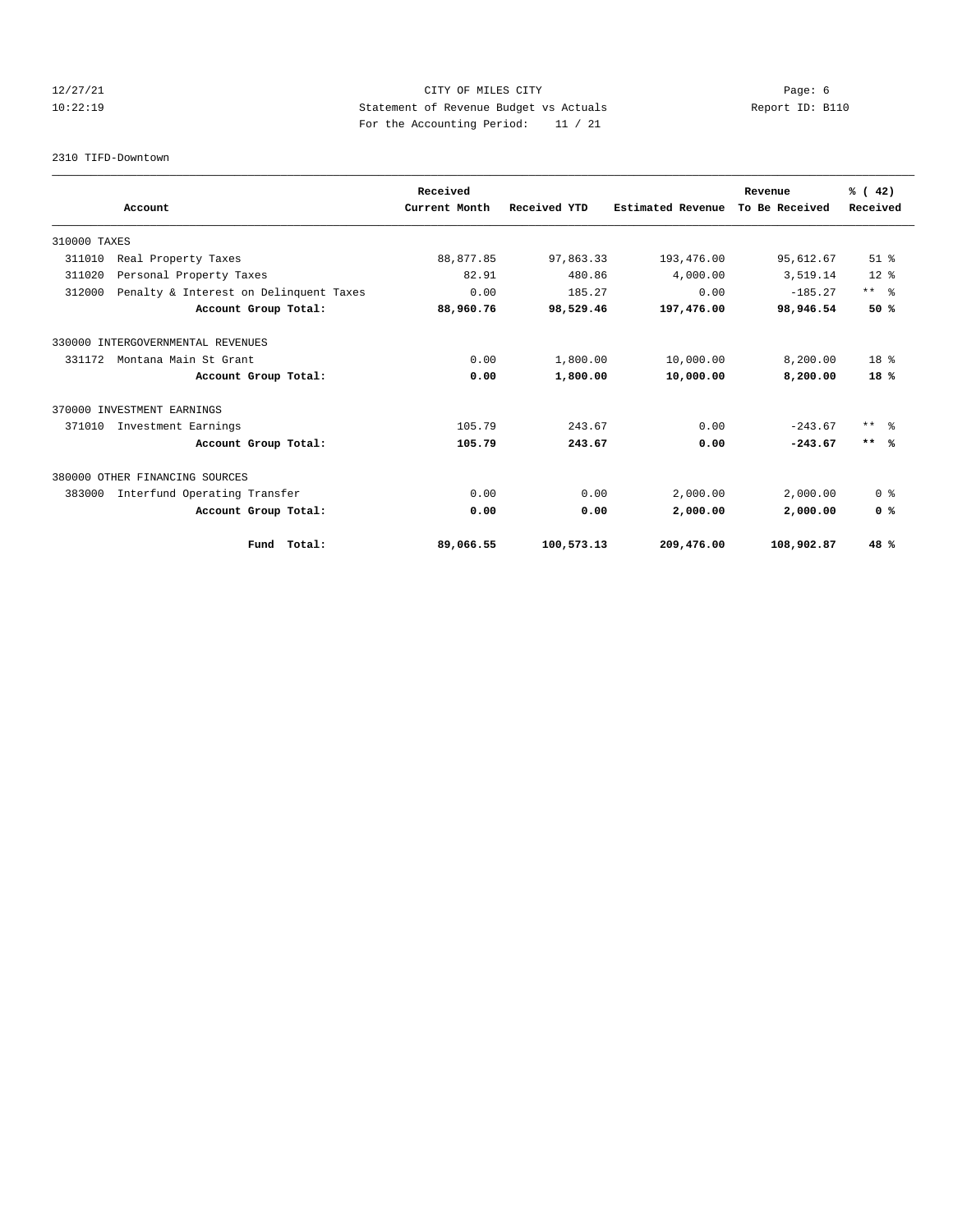# $12/27/21$  Page: 7 10:22:19 Statement of Revenue Budget vs Actuals Report ID: B110 For the Accounting Period: 11 / 21

2350 Local Government/Study Commission

| Account                           | Received<br>Current Month | Received YTD | Estimated Revenue | Revenue<br>To Be Received | $\frac{1}{6}$ ( 42)<br>Received |
|-----------------------------------|---------------------------|--------------|-------------------|---------------------------|---------------------------------|
| 310000 TAXES                      |                           |              |                   |                           |                                 |
| Personal Property Taxes<br>311020 | 0.03                      | 0.03         | 0.00              | $-0.03$                   | $***$ $\frac{6}{10}$            |
| Account Group Total:              | 0.03                      | 0.03         | 0.00              | $-0.03$                   | $***$ %                         |
| Total:<br>Fund                    | 0.03                      | 0.03         | 0.00              | $-0.03$                   | $***$ %                         |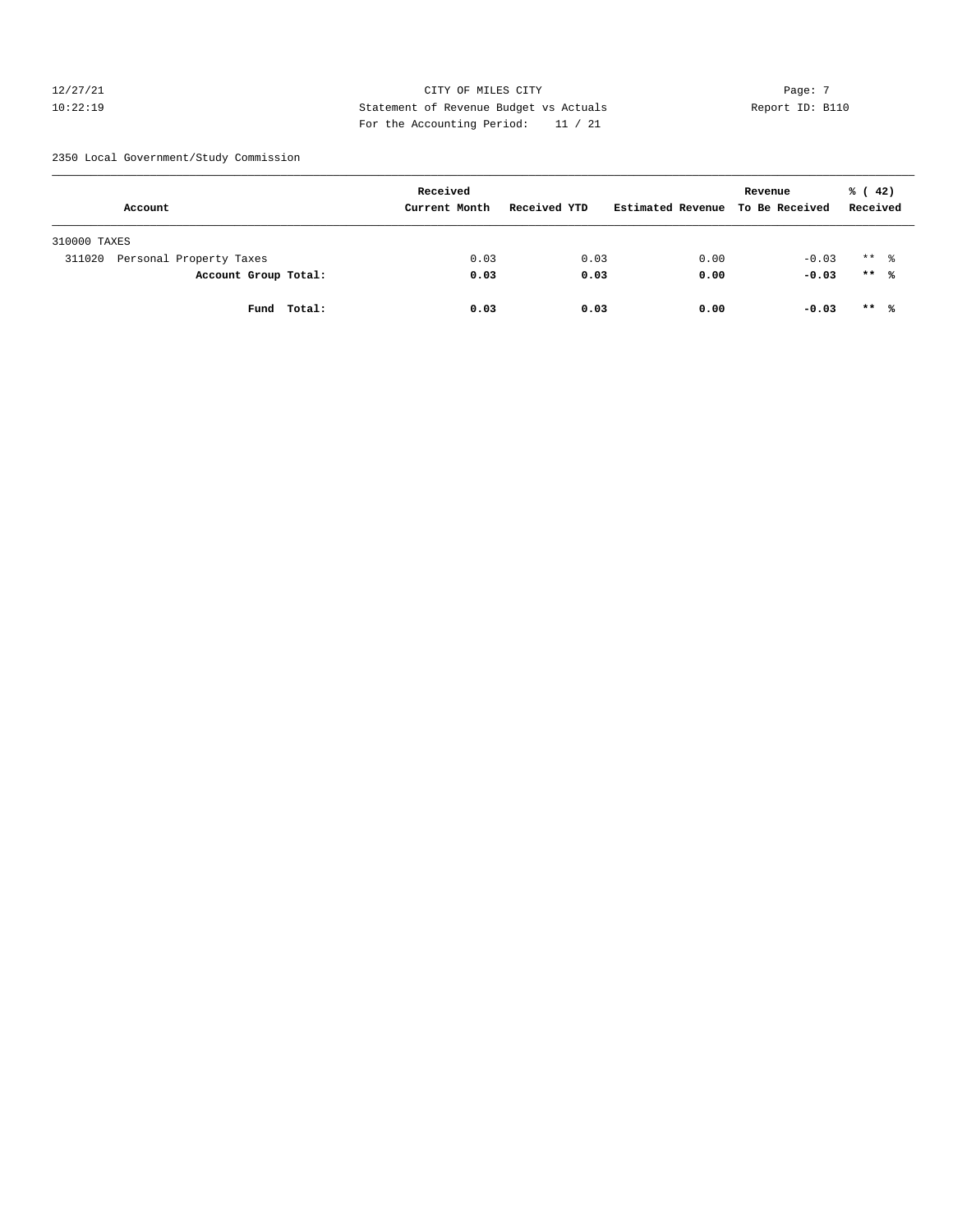# 12/27/21 Page: 8 Page: 8 10:22:19 Statement of Revenue Budget vs Actuals Report ID: B110 For the Accounting Period: 11 / 21

2372 Permissive Medical Levy

|              |                                        | Received      |              |                   | Revenue        | % (42)             |
|--------------|----------------------------------------|---------------|--------------|-------------------|----------------|--------------------|
|              | Account                                | Current Month | Received YTD | Estimated Revenue | To Be Received | Received           |
| 310000 TAXES |                                        |               |              |                   |                |                    |
| 311010       | Real Property Taxes                    | 144,011.41    | 157,660.15   | 282,054.00        | 124,393.85     | $56$ $\frac{6}{3}$ |
| 311020       | Personal Property Taxes                | 140.97        | 941.19       | 6,393.00          | 5,451.81       | 15 <sup>°</sup>    |
| 312000       | Penalty & Interest on Delinquent Taxes | 1.82          | 88.99        | 200.00            | 111.01         | $44*$              |
|              | Account Group Total:                   | 144, 154. 20  | 158,690.33   | 288,647.00        | 129,956.67     | 55 %               |
|              | Total:<br>Fund                         | 144, 154. 20  | 158,690.33   | 288,647.00        | 129,956.67     | 55%                |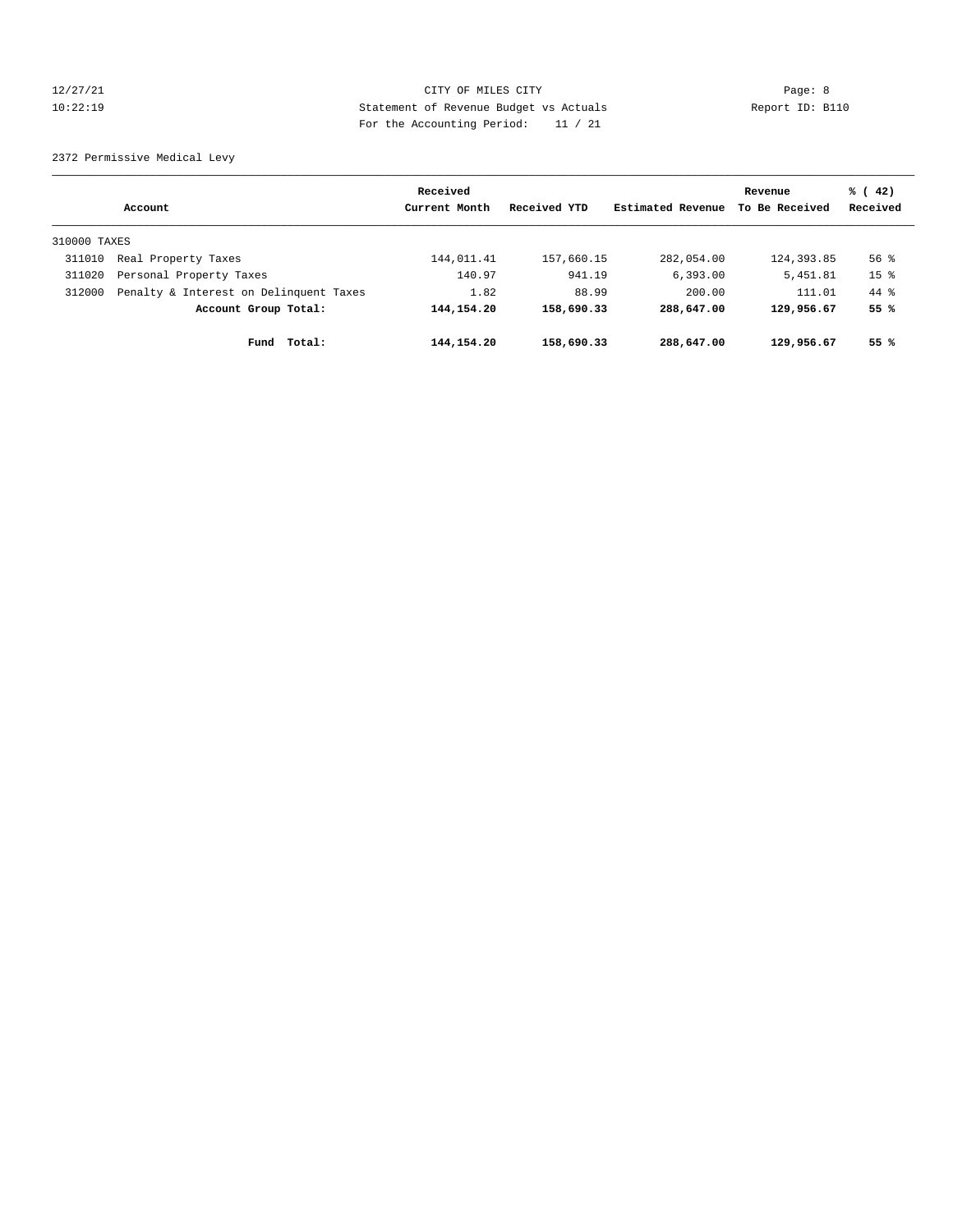# 12/27/21 Page: 9 10:22:19 Statement of Revenue Budget vs Actuals Report ID: B110 For the Accounting Period: 11 / 21

#### 2390 DRUG FORFEITURE

| Account                      | Received<br>Current Month | Received YTD | Estimated Revenue | Revenue<br>To Be Received | % (42)<br>Received |
|------------------------------|---------------------------|--------------|-------------------|---------------------------|--------------------|
| 350000 FINES AND FORFEITURES |                           |              |                   |                           |                    |
| Drug Forfeitures<br>351013   | 0.00                      | 0.00         | 3,000.00          | 3,000.00                  | 0 %                |
| Account Group Total:         | 0.00                      | 0.00         | 3,000.00          | 3,000.00                  | 0 %                |
| Fund Total:                  | 0.00                      | 0.00         | 3,000.00          | 3,000.00                  | 0 %                |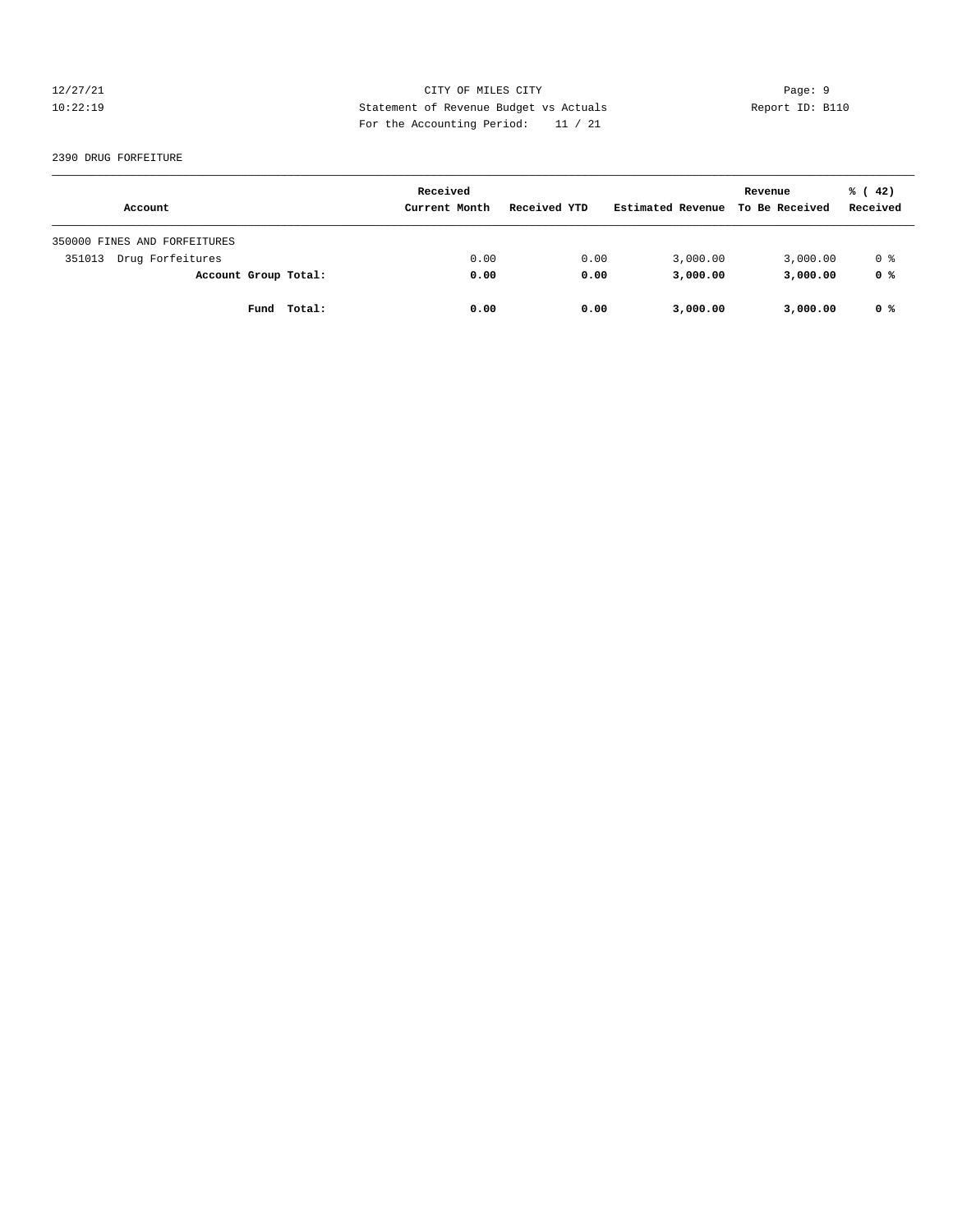12/27/21 CITY OF MILES CITY Page: 10 10:22:19 Statement of Revenue Budget vs Actuals Report ID: B110 For the Accounting Period: 11 / 21

#### 2394 BUILDING CODE ENFORCEMENT

|                                      | Received      |              | Revenue           |                | % (42)   |
|--------------------------------------|---------------|--------------|-------------------|----------------|----------|
| Account                              | Current Month | Received YTD | Estimated Revenue | To Be Received | Received |
| 320000 LICENSES AND PERMITS          |               |              |                   |                |          |
| Building & Related Permits<br>323010 | 10,372.27     | 45,075.81    | 99,228.00         | 54, 152. 19    | $45$ $%$ |
| Account Group Total:                 | 10,372.27     | 45,075.81    | 99,228.00         | 54,152.19      | 45%      |
| Total:<br>Fund                       | 10,372.27     | 45,075.81    | 99,228.00         | 54,152.19      | 45%      |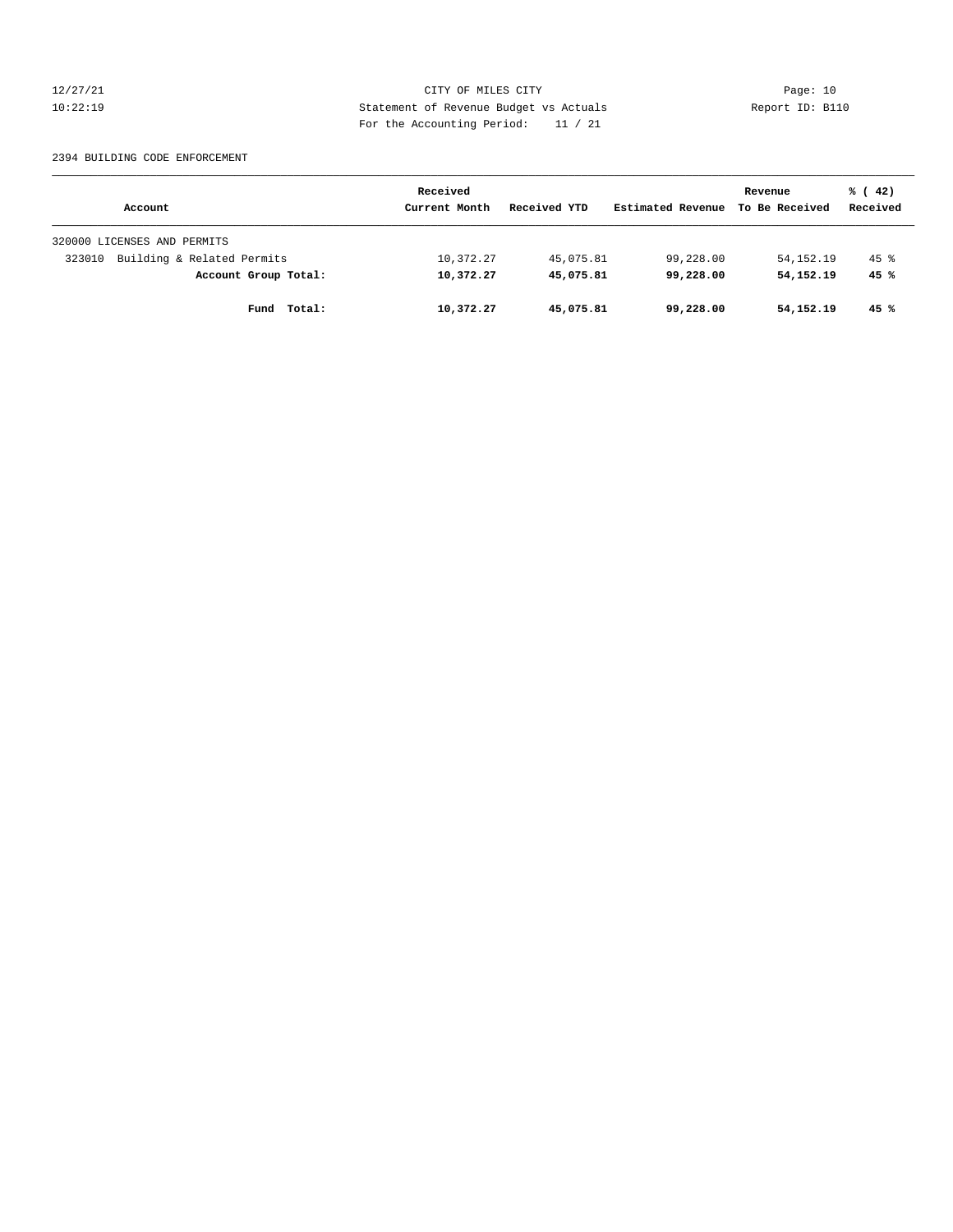# 12/27/21 CITY OF MILES CITY Page: 11 10:22:19 Statement of Revenue Budget vs Actuals Report ID: B110 For the Accounting Period: 11 / 21

2400 LTG M D#165-(Gen City)

|        | Account                                  | Received<br>Current Month | Received YTD | Estimated Revenue | Revenue<br>To Be Received | % (42)<br>Received |
|--------|------------------------------------------|---------------------------|--------------|-------------------|---------------------------|--------------------|
|        |                                          |                           |              |                   |                           |                    |
|        | 360000 MISCELLANEOUS REVENUE             |                           |              |                   |                           |                    |
| 363010 | Maintenance Assessments                  | 73,811.27                 | 89,100.61    | 154,472.00        | 65,371.39                 | 58 %               |
| 363040 | Penalty & Interest on Deling Assessments | 13.22                     | 498.38       | 550.00            | 51.62                     | $91$ %             |
|        | Account Group Total:                     | 73,824.49                 | 89,598.99    | 155,022.00        | 65,423.01                 | 58 %               |
|        | 370000 INVESTMENT EARNINGS               |                           |              |                   |                           |                    |
| 371010 | Investment Earnings                      | 22.74                     | 64.35        | 1,100.00          | 1,035.65                  | 6 %                |
|        | Account Group Total:                     | 22.74                     | 64.35        | 1,100.00          | 1,035.65                  | 6 %                |
|        | Total:<br>Fund                           | 73,847.23                 | 89,663.34    | 156,122.00        | 66,458.66                 | 57%                |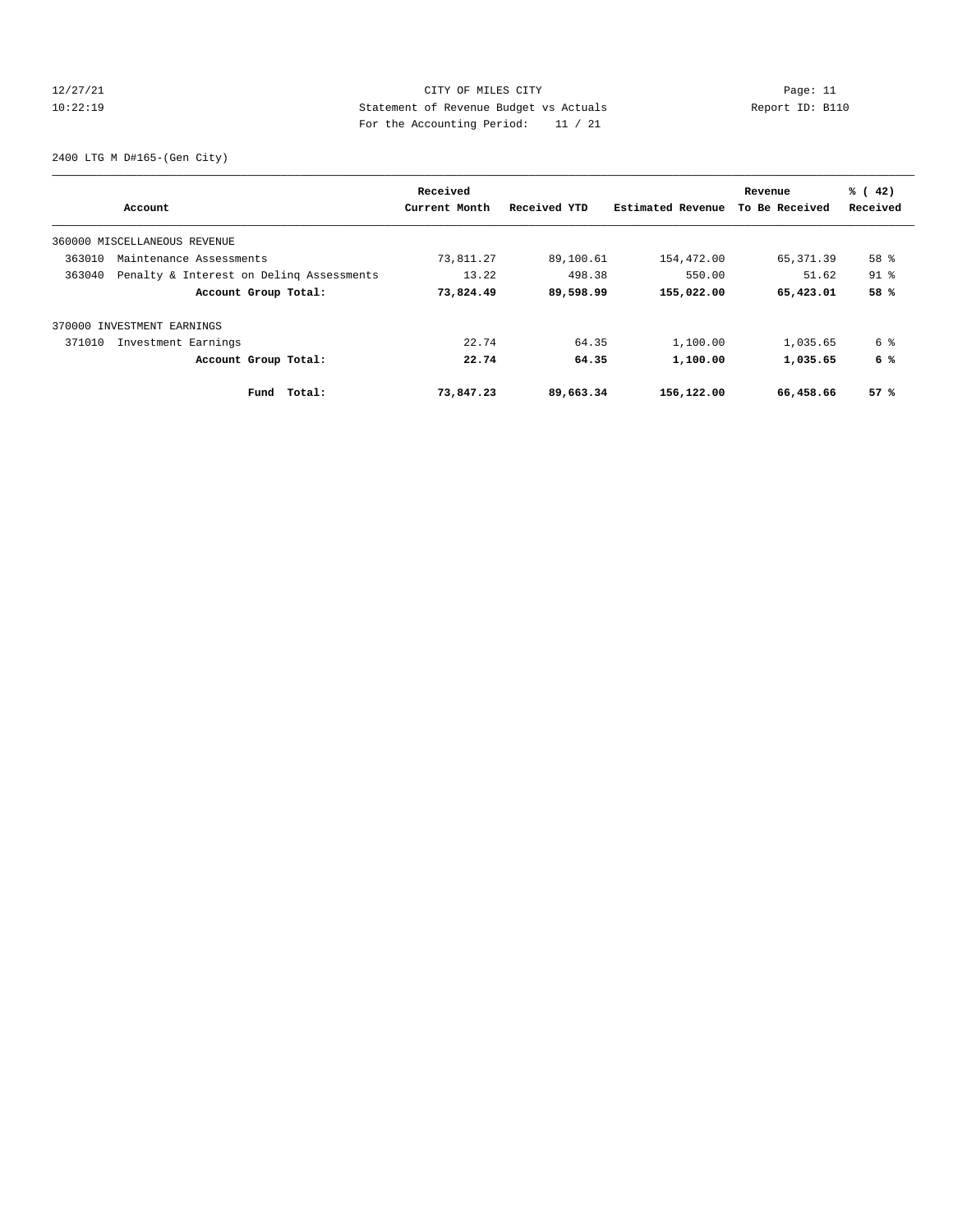# 12/27/21 CITY OF MILES CITY Page: 12 10:22:19 Statement of Revenue Budget vs Actuals Report ID: B110 For the Accounting Period: 11 / 21

2420 LTG M D#167-(MilesAddn Etc)

|        | Account                                  | Received<br>Current Month | Received YTD | Estimated Revenue | Revenue<br>To Be Received | % (42)<br>Received |
|--------|------------------------------------------|---------------------------|--------------|-------------------|---------------------------|--------------------|
|        | 360000 MISCELLANEOUS REVENUE             |                           |              |                   |                           |                    |
| 363010 | Maintenance Assessments                  | 8,970.16                  | 10,684.17    | 17,557.00         | 6,872.83                  | 61 %               |
| 363040 | Penalty & Interest on Deling Assessments | 2.24                      | 46.19        | 100.00            | 53.81                     | $46*$              |
|        | Account Group Total:                     | 8,972.40                  | 10,730.36    | 17,657.00         | 6,926.64                  | 61%                |
| 370000 | INVESTMENT EARNINGS                      |                           |              |                   |                           |                    |
| 371010 | Investment Earnings                      | 4.66                      | 12.58        | 300.00            | 287.42                    | $4 \text{ }$       |
|        | Account Group Total:                     | 4.66                      | 12.58        | 300.00            | 287.42                    | 4%                 |
|        | Fund Total:                              | 8,977.06                  | 10,742.94    | 17,957.00         | 7,214.06                  | 60 %               |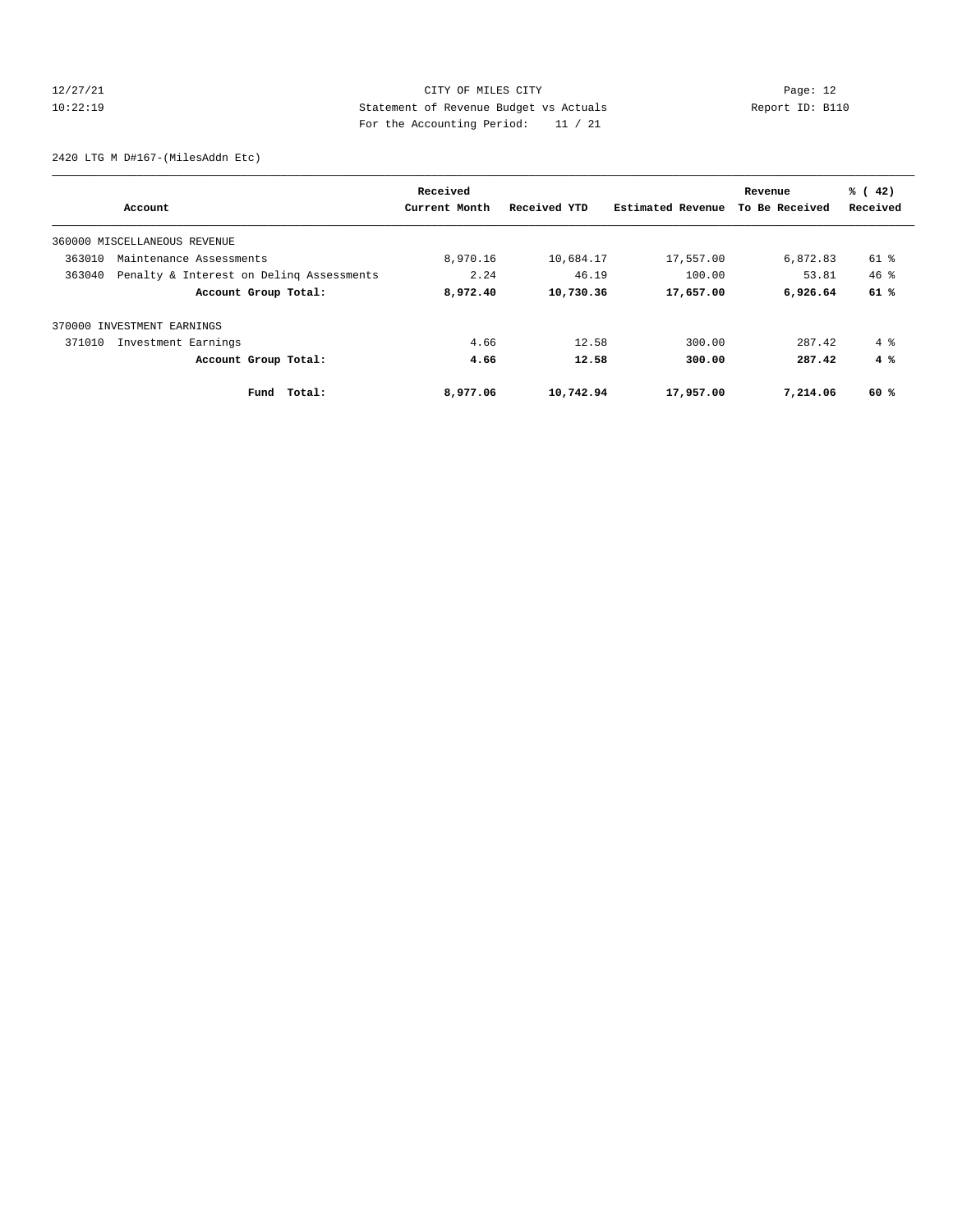# 12/27/21 CITY OF MILES CITY Page: 13 10:22:19 Statement of Revenue Budget vs Actuals Report ID: B110 For the Accounting Period: 11 / 21

2430 LTG M D#171-(Balsam Est)

| Account                                            | Received<br>Current Month | Received YTD | Estimated Revenue | Revenue<br>To Be Received | % (42)<br>Received |
|----------------------------------------------------|---------------------------|--------------|-------------------|---------------------------|--------------------|
| 360000 MISCELLANEOUS REVENUE                       |                           |              |                   |                           |                    |
| 363010<br>Maintenance Assessments                  | 4,600.44                  | 5,101.06     | 8,987.00          | 3,885.94                  | $57*$              |
| 363040<br>Penalty & Interest on Deling Assessments | 0.00                      | 0.00         | 15.00             | 15.00                     | 0 %                |
| Account Group Total:                               | 4,600.44                  | 5,101.06     | 9,002.00          | 3,900.94                  | 57%                |
| 370000 INVESTMENT EARNINGS                         |                           |              |                   |                           |                    |
| 371010<br>Investment Earnings                      | 0.16                      | 0.55         | 300.00            | 299.45                    | 0 %                |
| Account Group Total:                               | 0.16                      | 0.55         | 300.00            | 299.45                    | 0 %                |
| Total:<br>Fund                                     | 4,600.60                  | 5,101.61     | 9,302.00          | 4,200.39                  | 55%                |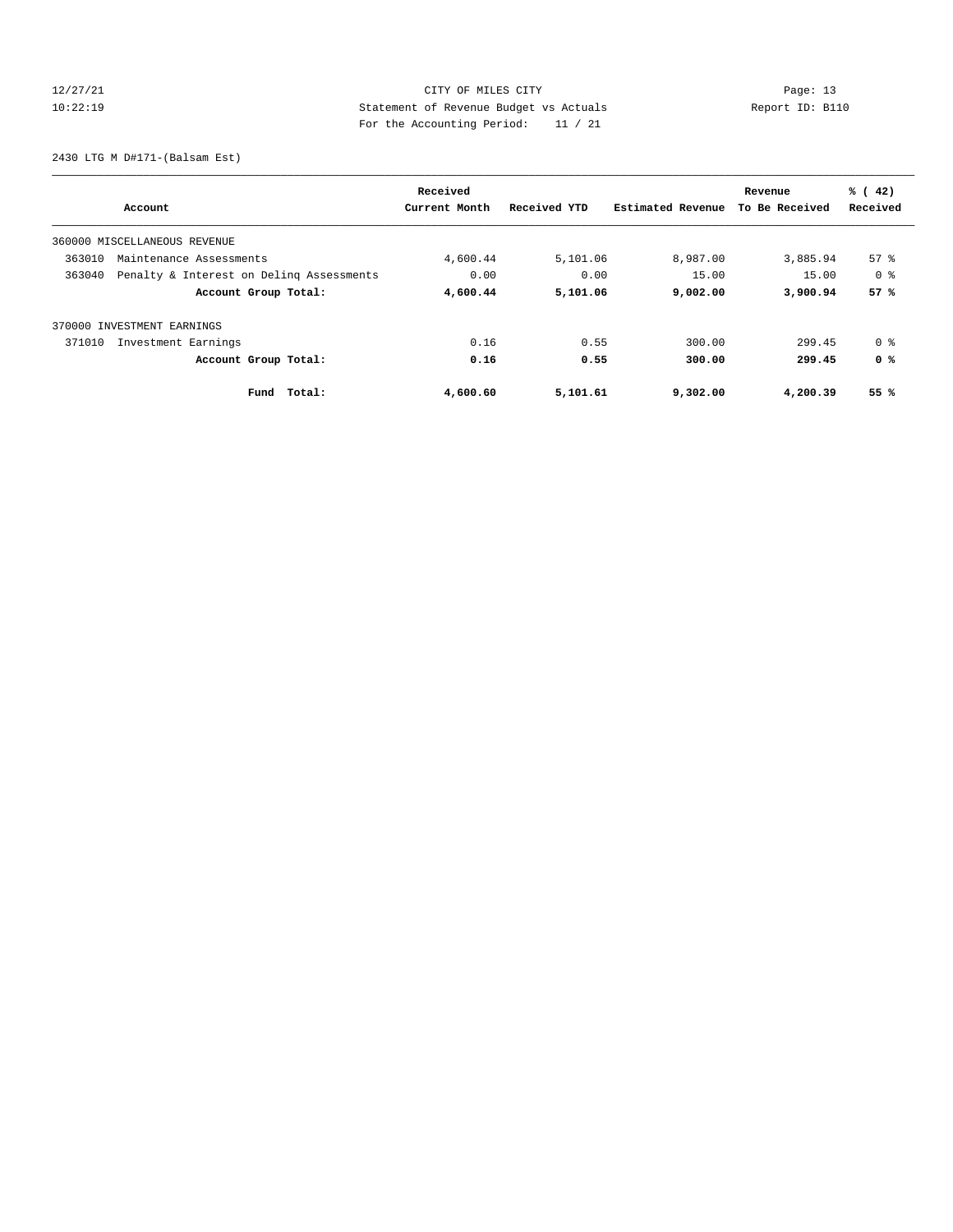# 12/27/21 CITY OF MILES CITY Page: 14 10:22:19 Statement of Revenue Budget vs Actuals Report ID: B110 For the Accounting Period: 11 / 21

2440 LTG M D#172-(Main Str)

| Account                                            | Received<br>Current Month | Received YTD | Estimated Revenue | Revenue<br>To Be Received | % (42)<br>Received |
|----------------------------------------------------|---------------------------|--------------|-------------------|---------------------------|--------------------|
| 360000 MISCELLANEOUS REVENUE                       |                           |              |                   |                           |                    |
| 363010<br>Maintenance Assessments                  | 14,744.26                 | 19,980.23    | 32,308.00         | 12,327.77                 | 62 %               |
| 363040<br>Penalty & Interest on Deling Assessments | 0.00                      | 37.98        | 0.00              | $-37.98$                  | $***$ $ -$         |
| Account Group Total:                               | 14,744.26                 | 20,018.21    | 32,308.00         | 12,289.79                 | 62%                |
| 370000 INVESTMENT EARNINGS                         |                           |              |                   |                           |                    |
| 371010<br>Investment Earnings                      | 1.41                      | 6.58         | 75.00             | 68.42                     | 9 <sup>8</sup>     |
| Account Group Total:                               | 1.41                      | 6.58         | 75.00             | 68.42                     | 9 %                |
| Fund Total:                                        | 14,745.67                 | 20,024.79    | 32,383.00         | 12,358.21                 | 62 %               |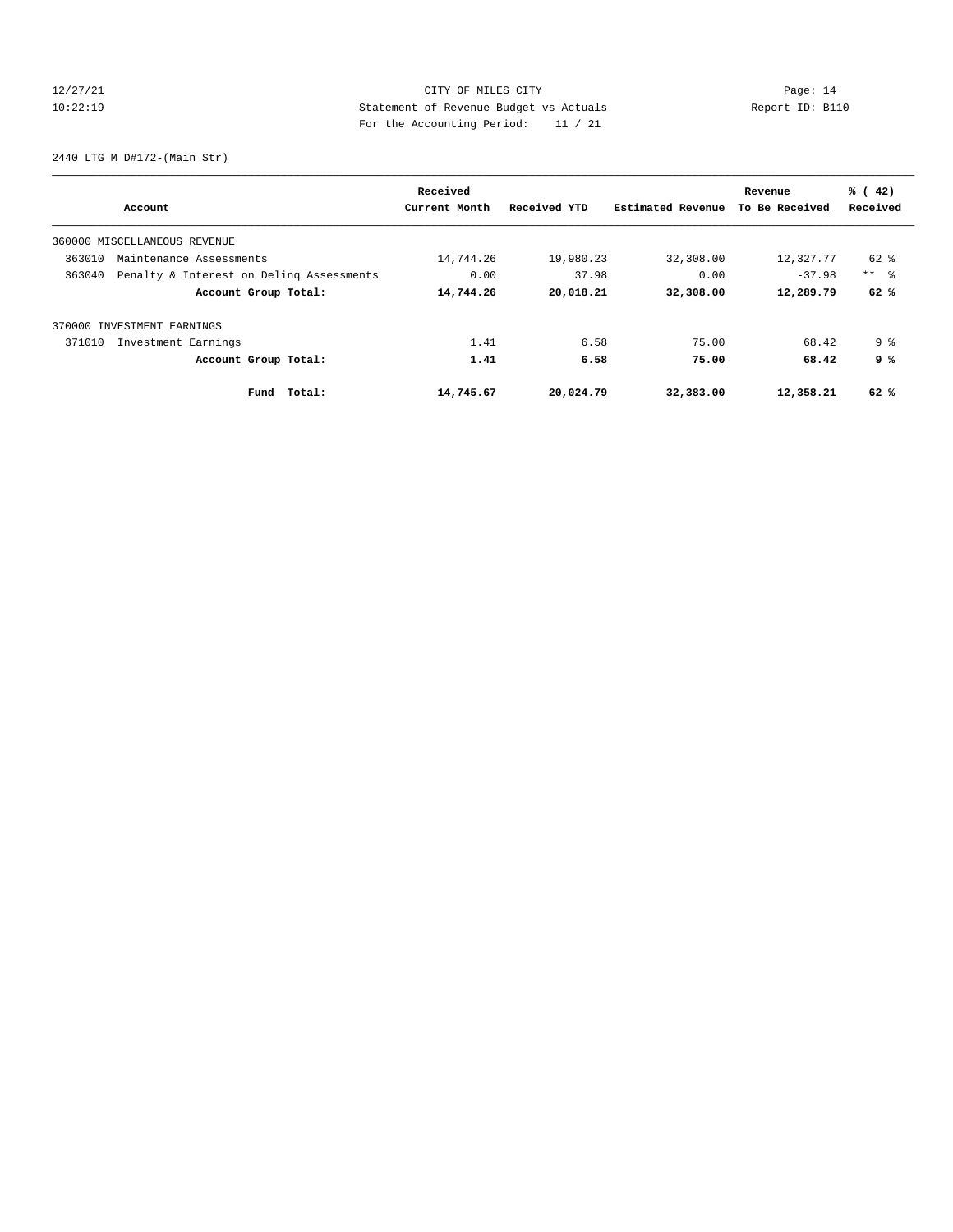# 12/27/21 CITY OF MILES CITY Page: 15 10:22:19 Statement of Revenue Budget vs Actuals Report ID: B110 For the Accounting Period: 11 / 21

2450 LTG M D#195-(SG-Trico)

| Account                                            | Received<br>Current Month | Received YTD | Estimated Revenue | Revenue<br>To Be Received | % (42)<br>Received |
|----------------------------------------------------|---------------------------|--------------|-------------------|---------------------------|--------------------|
| 360000 MISCELLANEOUS REVENUE                       |                           |              |                   |                           |                    |
| 363010<br>Maintenance Assessments                  | 3,872.46                  | 4,144.68     | 7,085.00          | 2,940.32                  | 58 %               |
| 363040<br>Penalty & Interest on Deling Assessments | 0.00                      | 4.13         | 0.00              | $-4.13$                   | $***$ $\approx$    |
| Account Group Total:                               | 3,872.46                  | 4,148.81     | 7,085.00          | 2,936.19                  | 59 %               |
| 370000 INVESTMENT EARNINGS                         |                           |              |                   |                           |                    |
| 371010<br>Investment Earnings                      | 0.00                      | 0.20         | 75.00             | 74.80                     | 0 %                |
| Account Group Total:                               | 0.00                      | 0.20         | 75.00             | 74.80                     | 0 %                |
| Total:<br>Fund                                     | 3,872.46                  | 4,149.01     | 7,160.00          | 3,010.99                  | 58 %               |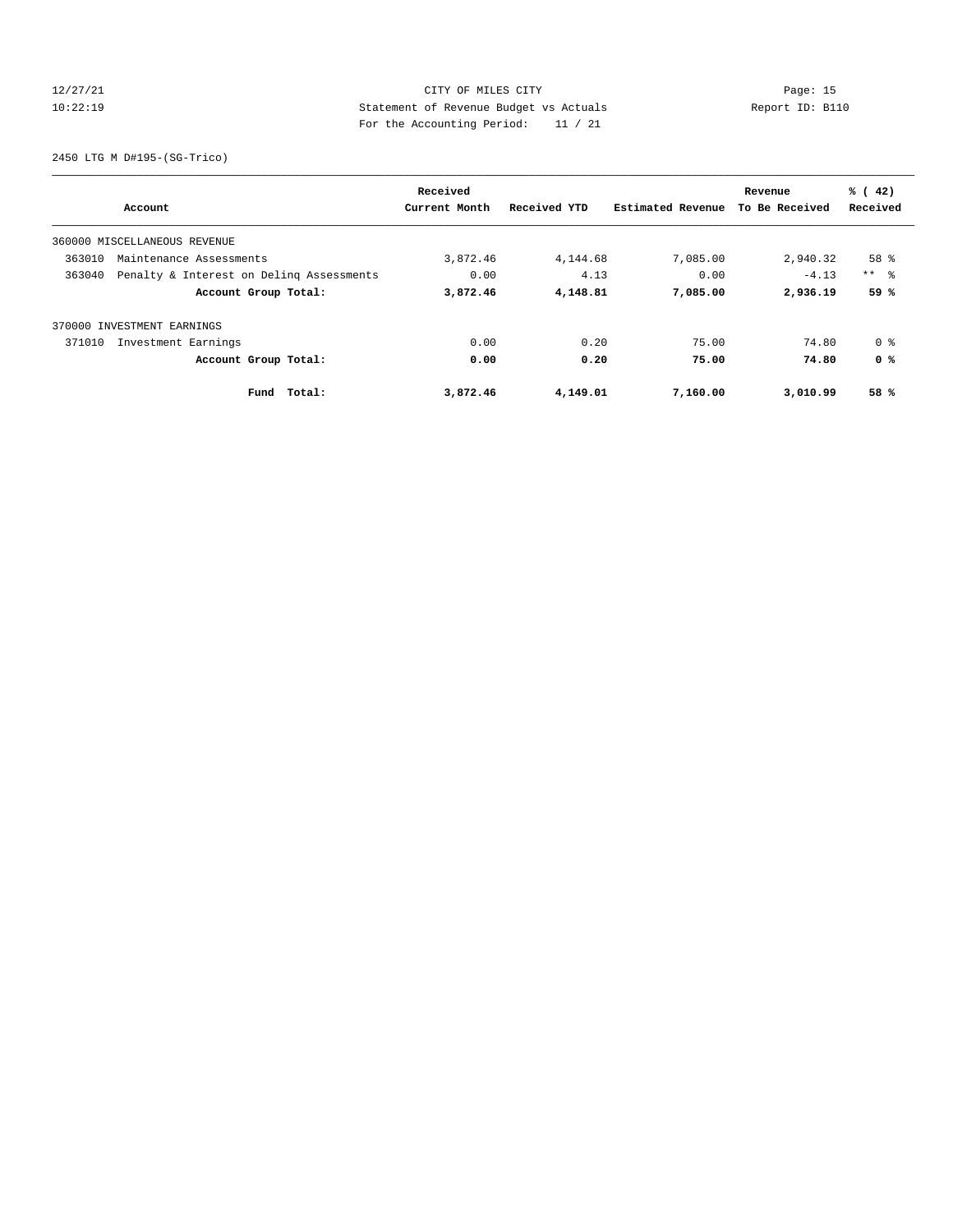# 12/27/21 CITY OF MILES CITY Page: 16 10:22:19 Statement of Revenue Budget vs Actuals Report ID: B110 For the Accounting Period: 11 / 21

2470 LTG M D#202-(SG-MDU&NV)

|                            | Account                                  | Received<br>Current Month | Received YTD | Estimated Revenue | Revenue<br>To Be Received | % (42)<br>Received |
|----------------------------|------------------------------------------|---------------------------|--------------|-------------------|---------------------------|--------------------|
|                            |                                          |                           |              |                   |                           |                    |
|                            | 360000 MISCELLANEOUS REVENUE             |                           |              |                   |                           |                    |
| 363010                     | Maintenance Assessments                  | 2,664.00                  | 3, 243. 23   | 5,295.00          | 2,051.77                  | 61 %               |
| 363040                     | Penalty & Interest on Deling Assessments | 0.00                      | 55.59        | 0.00              | $-55.59$                  | $***$ $\approx$    |
|                            | Account Group Total:                     | 2,664.00                  | 3,298.82     | 5,295.00          | 1,996.18                  | 62%                |
| 370000 INVESTMENT EARNINGS |                                          |                           |              |                   |                           |                    |
| 371010                     | Investment Earnings                      | 0.99                      | 2.95         | 50.00             | 47.05                     | 6 %                |
|                            | Account Group Total:                     | 0.99                      | 2.95         | 50.00             | 47.05                     | 6 %                |
|                            | Total:<br>Fund                           | 2,664.99                  | 3,301.77     | 5,345.00          | 2,043.23                  | 62 %               |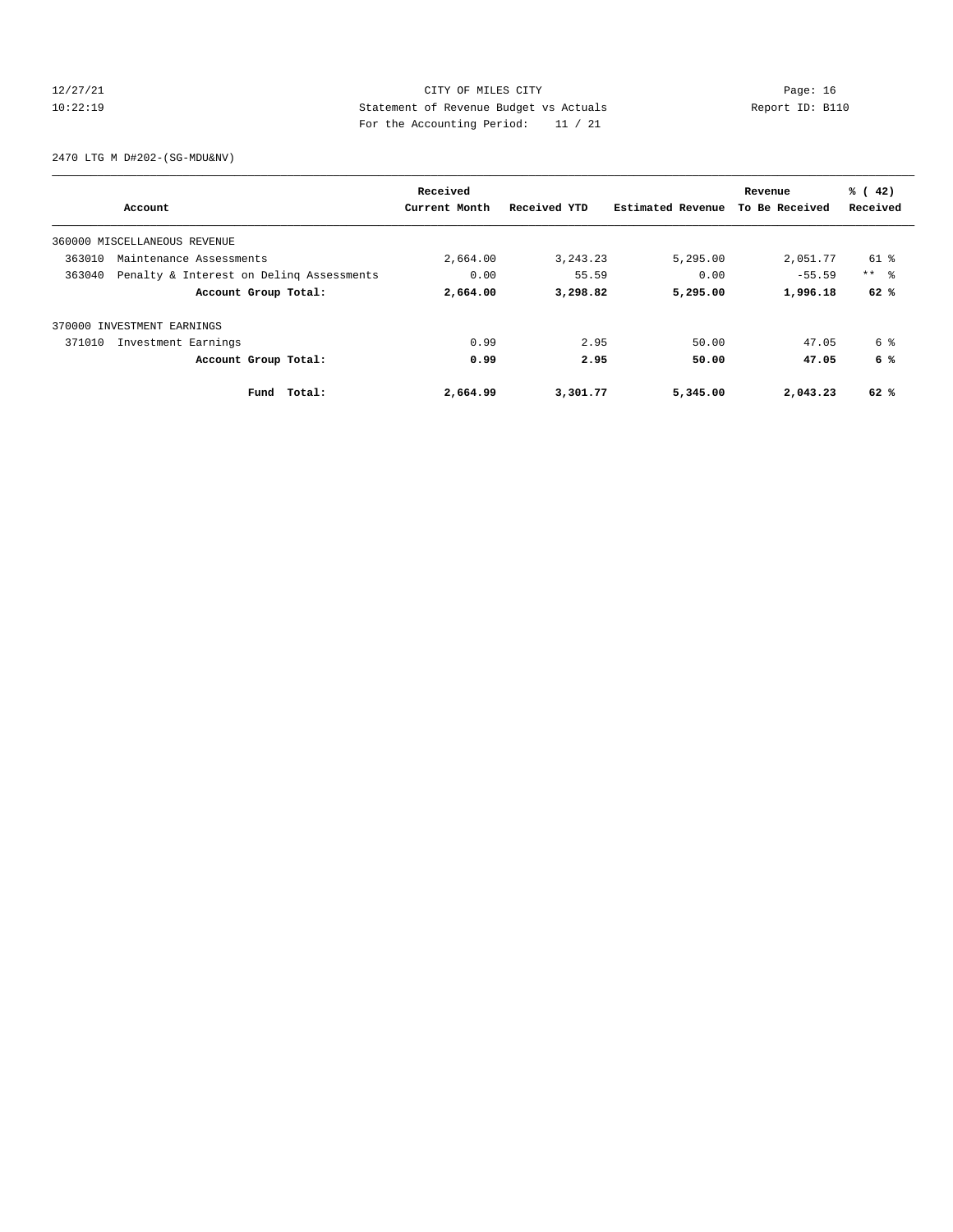# 12/27/21 CITY OF MILES CITY Page: 17 10:22:19 Statement of Revenue Budget vs Actuals Report ID: B110 For the Accounting Period: 11 / 21

2480 LTG M M#173-(Milestown Estates)

|        |                                          | Received      |              |                   | Revenue        | % (42)         |
|--------|------------------------------------------|---------------|--------------|-------------------|----------------|----------------|
|        | Account                                  | Current Month | Received YTD | Estimated Revenue | To Be Received | Received       |
|        | 360000 MISCELLANEOUS REVENUE             |               |              |                   |                |                |
| 363010 | Maintenance Assessments                  | 2,022.84      | 2,450.36     | 3,183.00          | 732.64         | 77 %           |
| 363040 | Penalty & Interest on Deling Assessments | 0.00          | 12.77        | 8.00              | $-4.77$        | $160*$         |
|        | Account Group Total:                     | 2,022.84      | 2,463.13     | 3,191.00          | 727.87         | 77%            |
|        | 370000 INVESTMENT EARNINGS               |               |              |                   |                |                |
| 371010 | Investment Earnings                      | 0.19          | 1.08         | 20.00             | 18.92          | 5 <sup>8</sup> |
|        | Account Group Total:                     | 0.19          | 1.08         | 20.00             | 18.92          | 5%             |
|        | Total:<br>Fund                           | 2,023.03      | 2,464.21     | 3,211.00          | 746.79         | 77%            |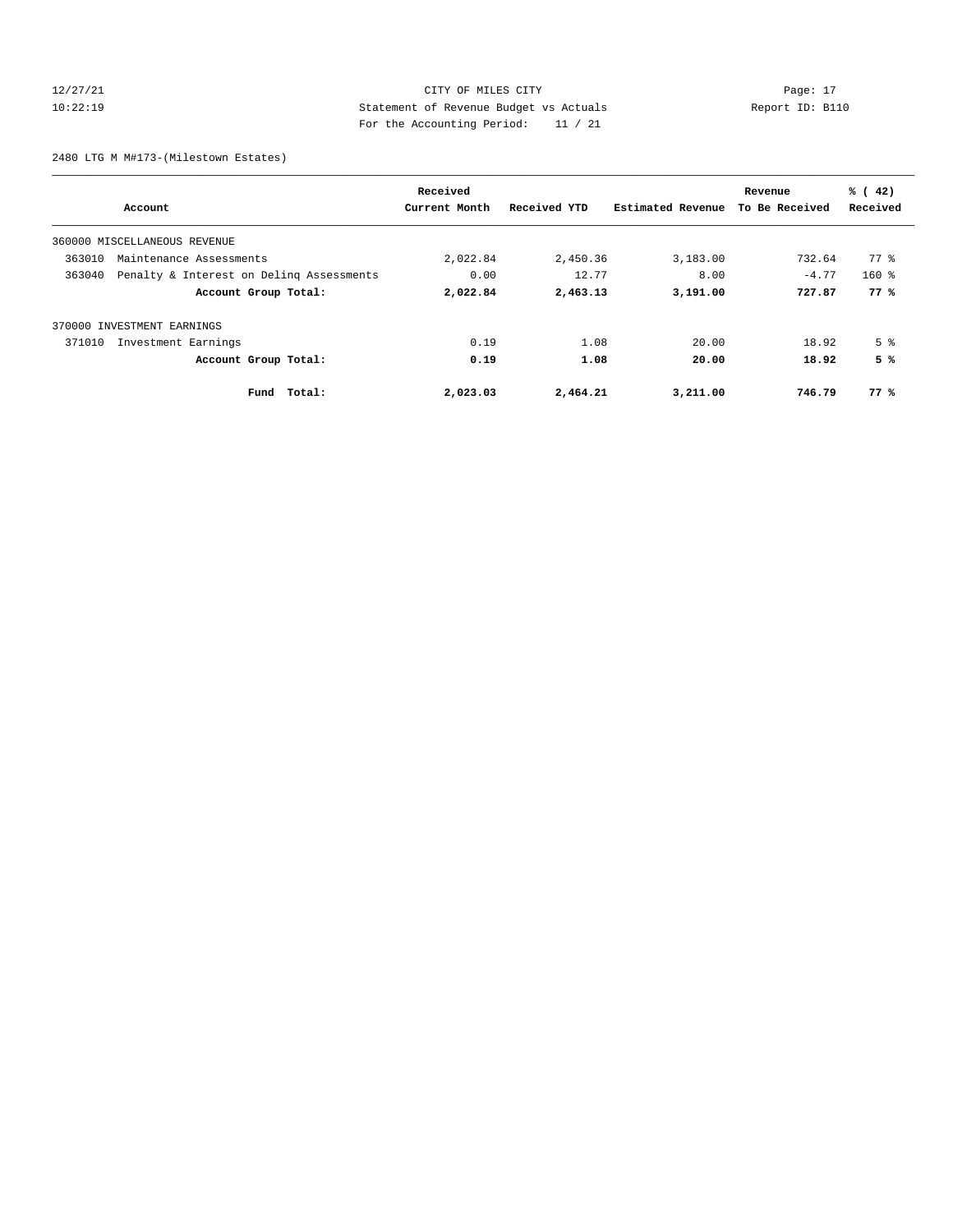# 12/27/21 CITY OF MILES CITY Page: 18 10:22:19 Statement of Revenue Budget vs Actuals Report ID: B110 For the Accounting Period: 11 / 21

2510 STR MAINT DIST #204

|                                                    | Received      |              |                   | Revenue        | % (42)             |
|----------------------------------------------------|---------------|--------------|-------------------|----------------|--------------------|
| Account                                            | Current Month | Received YTD | Estimated Revenue | To Be Received | Received           |
| 360000 MISCELLANEOUS REVENUE                       |               |              |                   |                |                    |
| 363010<br>Maintenance Assessments                  | 872,196.70    | 1,033,014.71 | 1,861,961.00      | 828,946.29     | $55$ $\frac{6}{3}$ |
| 363040<br>Penalty & Interest on Deling Assessments | 72.05         | 3,356.15     | 4,000.00          | 643.85         | 84 %               |
| Account Group Total:                               | 872,268.75    | 1,036,370.86 | 1,865,961.00      | 829,590.14     | 56 %               |
| 370000 INVESTMENT EARNINGS                         |               |              |                   |                |                    |
| 371010<br>Investment Earnings                      | 134.24        | 340.99       | 10,000.00         | 9,659.01       | 3 <sup>8</sup>     |
| Account Group Total:                               | 134.24        | 340.99       | 10,000.00         | 9,659.01       | 3%                 |
| 380000 OTHER FINANCING SOURCES                     |               |              |                   |                |                    |
| 383000<br>Interfund Operating Transfer             | 0.00          | 0.00         | 132,524.00        | 132,524.00     | 0 <sup>8</sup>     |
| Account Group Total:                               | 0.00          | 0.00         | 132,524.00        | 132,524.00     | 0 <sup>8</sup>     |
| Total:<br>Fund                                     | 872,402.99    | 1,036,711.85 | 2,008,485.00      | 971,773.15     | 52%                |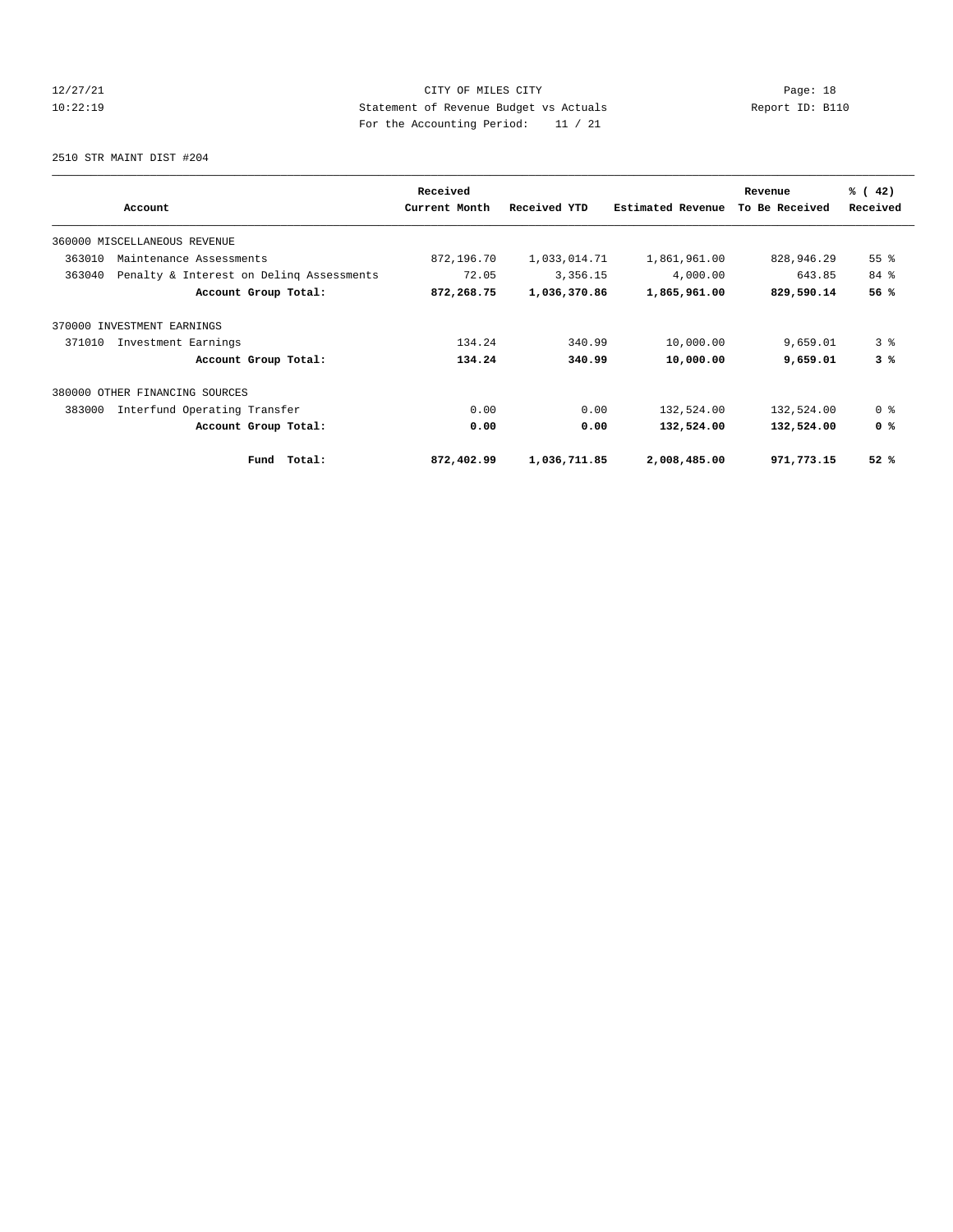# 12/27/21 CITY OF MILES CITY Page: 19 10:22:19 Statement of Revenue Budget vs Actuals Report ID: B110 For the Accounting Period: 11 / 21

2520 STR MAINT DIST #205

|                                                    | Received      |              |                   | Revenue        | % (42)          |
|----------------------------------------------------|---------------|--------------|-------------------|----------------|-----------------|
| Account                                            | Current Month | Received YTD | Estimated Revenue | To Be Received | Received        |
| 360000 MISCELLANEOUS REVENUE                       |               |              |                   |                |                 |
| 363010<br>Maintenance Assessments                  | 131, 187. 26  | 155,805.58   | 262,927.00        | 107, 121.42    | 59 <sup>°</sup> |
| 363040<br>Penalty & Interest on Deling Assessments | 36.61         | 1,074.67     | 1,000.00          | $-74.67$       | $107$ %         |
| Account Group Total:                               | 131,223.87    | 156,880.25   | 263,927.00        | 107,046.75     | 59 %            |
| 370000 INVESTMENT EARNINGS                         |               |              |                   |                |                 |
| 371010<br>Investment Earnings                      | 85.61         | 216.31       | 4,000.00          | 3,783.69       | 5 <sup>8</sup>  |
| Account Group Total:                               | 85.61         | 216.31       | 4,000.00          | 3,783.69       | 5%              |
| 380000 OTHER FINANCING SOURCES                     |               |              |                   |                |                 |
| Interfund Operating Transfer<br>383000             | 0.00          | 0.00         | 33,131.00         | 33,131.00      | 0 <sup>8</sup>  |
| Account Group Total:                               | 0.00          | 0.00         | 33,131.00         | 33,131.00      | 0 <sup>8</sup>  |
| Total:<br>Fund                                     | 131,309.48    | 157,096.56   | 301,058.00        | 143,961.44     | 52%             |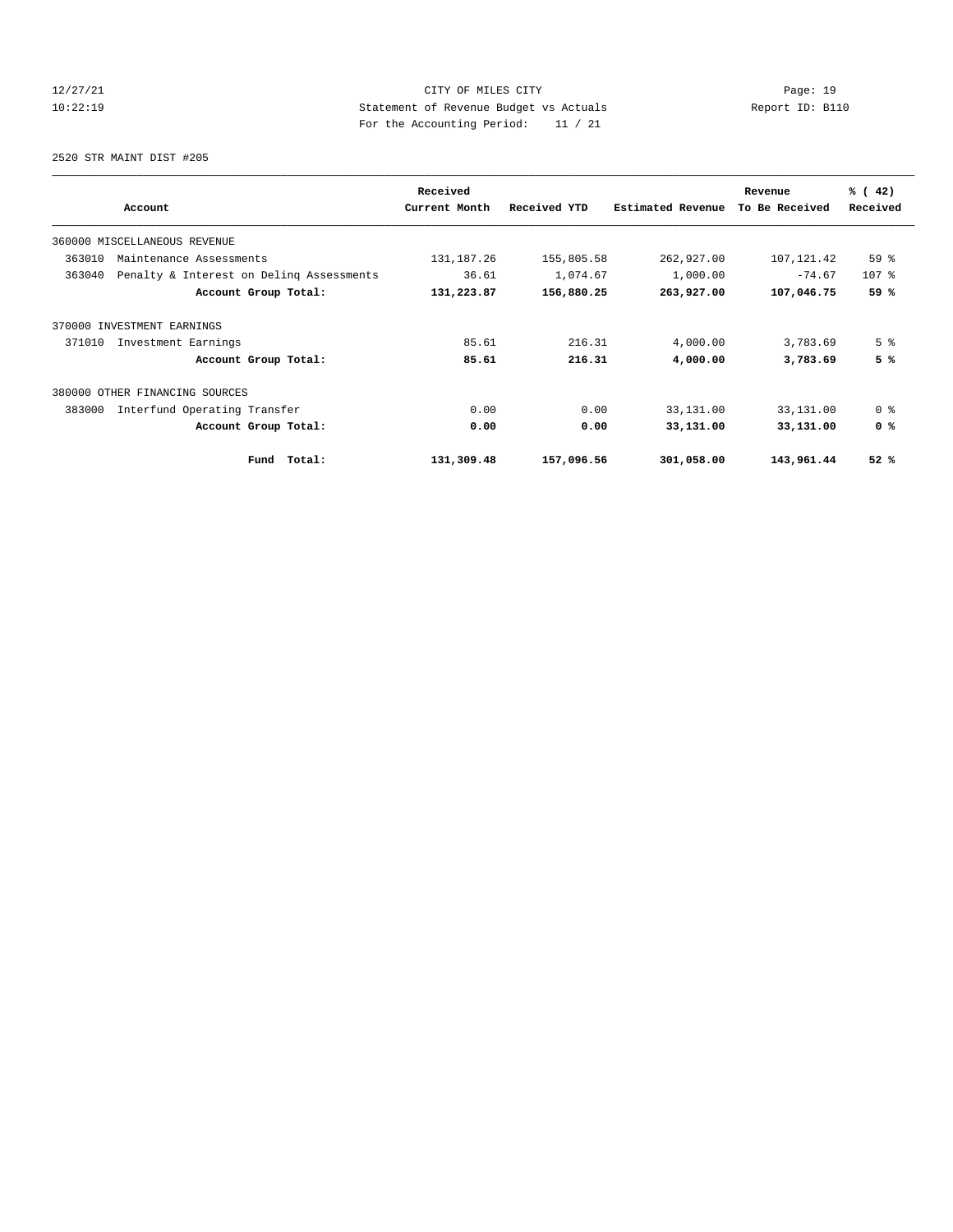# 12/27/21 CITY OF MILES CITY Page: 20 10:22:19 Statement of Revenue Budget vs Actuals Report ID: B110 For the Accounting Period: 11 / 21

2540 STR MAINT DIST#207-(MILESTOWN ESTATES)

|        |                                          | Received      |              |                   | Revenue        | % (42)       |
|--------|------------------------------------------|---------------|--------------|-------------------|----------------|--------------|
|        | Account                                  | Current Month | Received YTD | Estimated Revenue | To Be Received | Received     |
|        | 360000 MISCELLANEOUS REVENUE             |               |              |                   |                |              |
| 363010 | Maintenance Assessments                  | 3,434.70      | 4,037.31     | 5,237.00          | 1,199.69       | $77*$        |
| 363040 | Penalty & Interest on Deling Assessments | 0.00          | 33.69        | 0.00              | $-33.69$       | $***$ $ -$   |
|        | Account Group Total:                     | 3,434.70      | 4,071.00     | 5,237.00          | 1,166.00       | 78%          |
| 370000 | INVESTMENT EARNINGS                      |               |              |                   |                |              |
| 371010 | Investment Earnings                      | 1.31          | 3.53         | 100.00            | 96.47          | $4 \text{ }$ |
|        | Account Group Total:                     | 1.31          | 3.53         | 100.00            | 96.47          | 4%           |
|        | Total:<br>Fund                           | 3,436.01      | 4,074.53     | 5,337.00          | 1,262.47       | 76 %         |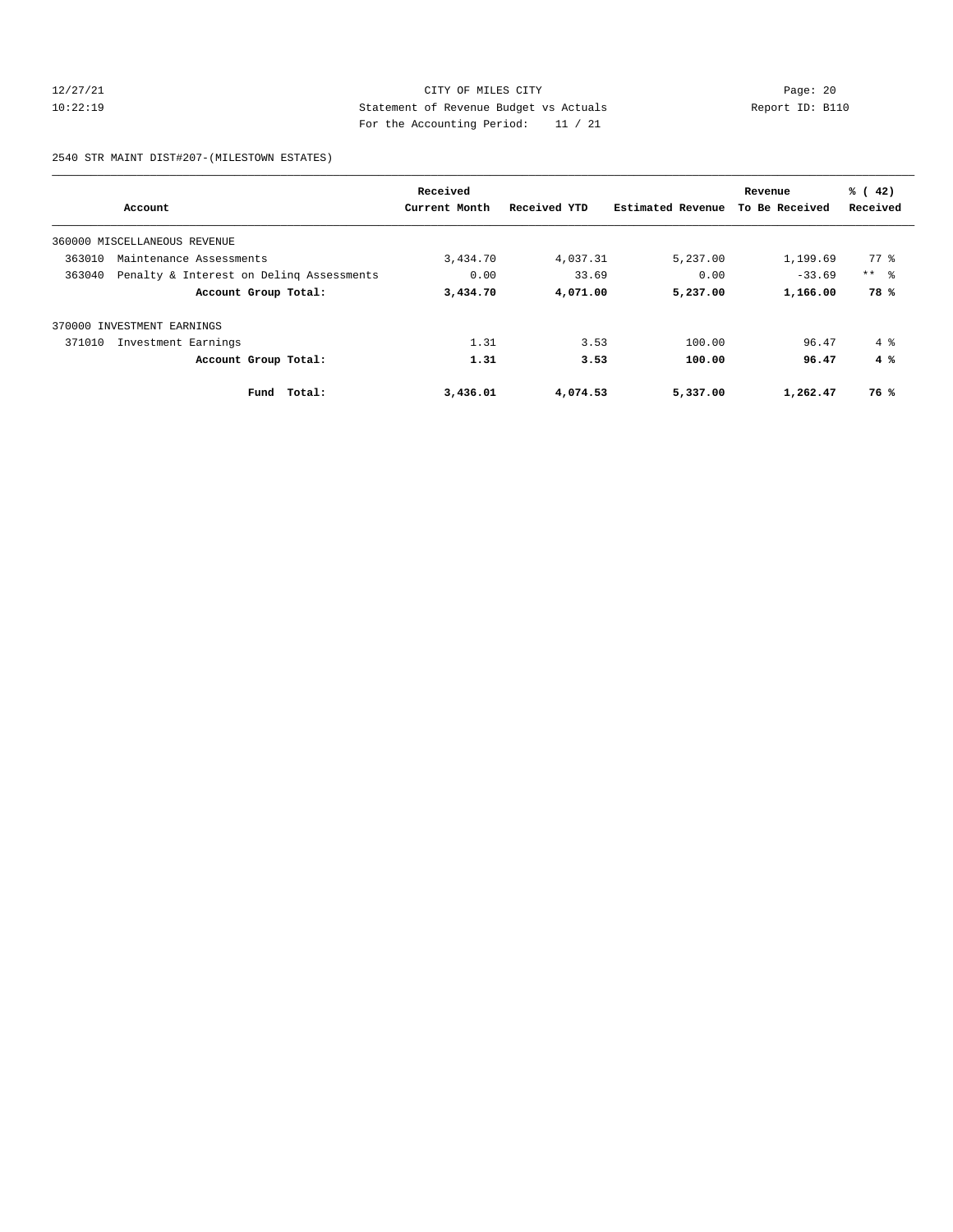# 12/27/21 CITY OF MILES CITY Page: 21 10:22:19 Statement of Revenue Budget vs Actuals Report ID: B110 For the Accounting Period: 11 / 21

#### 2701 Fire Grants

|        | Account                           | Received<br>Current Month | Received YTD | Estimated Revenue | Revenue<br>To Be Received | % (42)<br>Received |
|--------|-----------------------------------|---------------------------|--------------|-------------------|---------------------------|--------------------|
|        | 330000 INTERGOVERNMENTAL REVENUES |                           |              |                   |                           |                    |
| 331113 | FEMA -Projects                    | 0.00                      | 0.00         | 300,000.00        | 300,000.00                | 0 <sup>8</sup>     |
|        | Account Group Total:              | 0.00                      | 0.00         | 300,000.00        | 300,000.00                | 0 <sup>8</sup>     |
|        | 360000 MISCELLANEOUS REVENUE      |                           |              |                   |                           |                    |
| 362020 | MISC REVENUE                      | 0.00                      | 0.00         | 25,000.00         | 25,000.00                 | 0 <sup>8</sup>     |
| 365040 | DONATIONS-FIRE/AMB                | 0.00                      | 0.00         | 350.00            | 350.00                    | 0 <sup>8</sup>     |
| 367000 | Sale of Junk or Salvage           | 0.00                      | 0.00         | 1,000.00          | 1,000.00                  | 0 <sup>8</sup>     |
|        | Account Group Total:              | 0.00                      | 0.00         | 26,350.00         | 26,350.00                 | 0 <sup>8</sup>     |
|        | Total:<br>Fund                    | 0.00                      | 0.00         | 326,350.00        | 326,350.00                | 0 <sup>8</sup>     |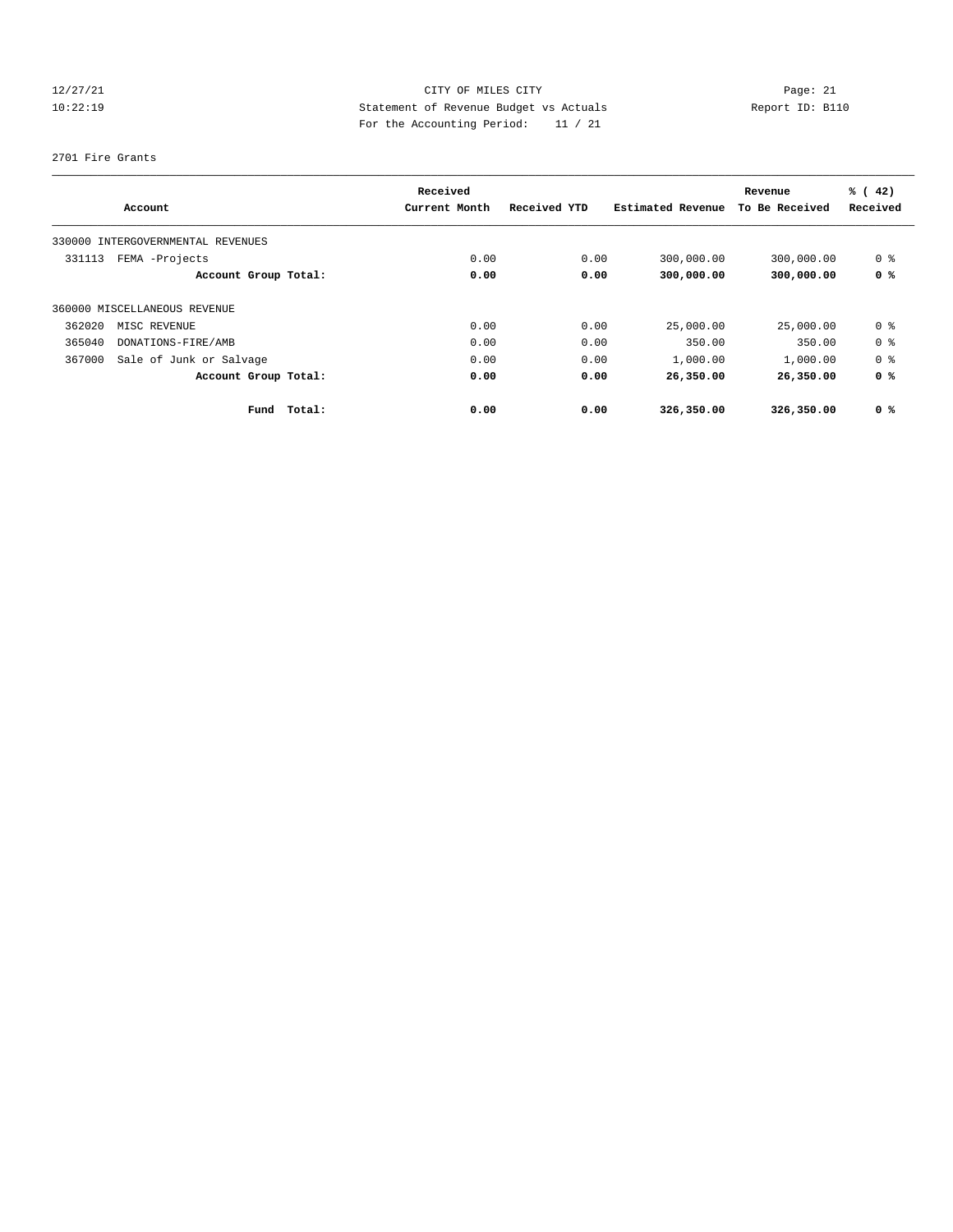12/27/21 CITY OF MILES CITY Page: 22 10:22:19 Statement of Revenue Budget vs Actuals Report ID: B110 For the Accounting Period: 11 / 21

2820 GAS TAX

|                                      | Received      |              |                   | Revenue        | % (42)   |
|--------------------------------------|---------------|--------------|-------------------|----------------|----------|
| Account                              | Current Month | Received YTD | Estimated Revenue | To Be Received | Received |
| 330000 INTERGOVERNMENTAL REVENUES    |               |              |                   |                |          |
| Gasoline Tax Apportionment<br>335040 | 14,011.80     | 70,058.98    | 168,142.00        | 98,083.02      | $42*$    |
| Account Group Total:                 | 14,011.80     | 70,058.98    | 168,142.00        | 98,083.02      | 42%      |
| Total:<br>Fund                       | 14,011.80     | 70,058.98    | 168,142.00        | 98,083.02      | $42*$    |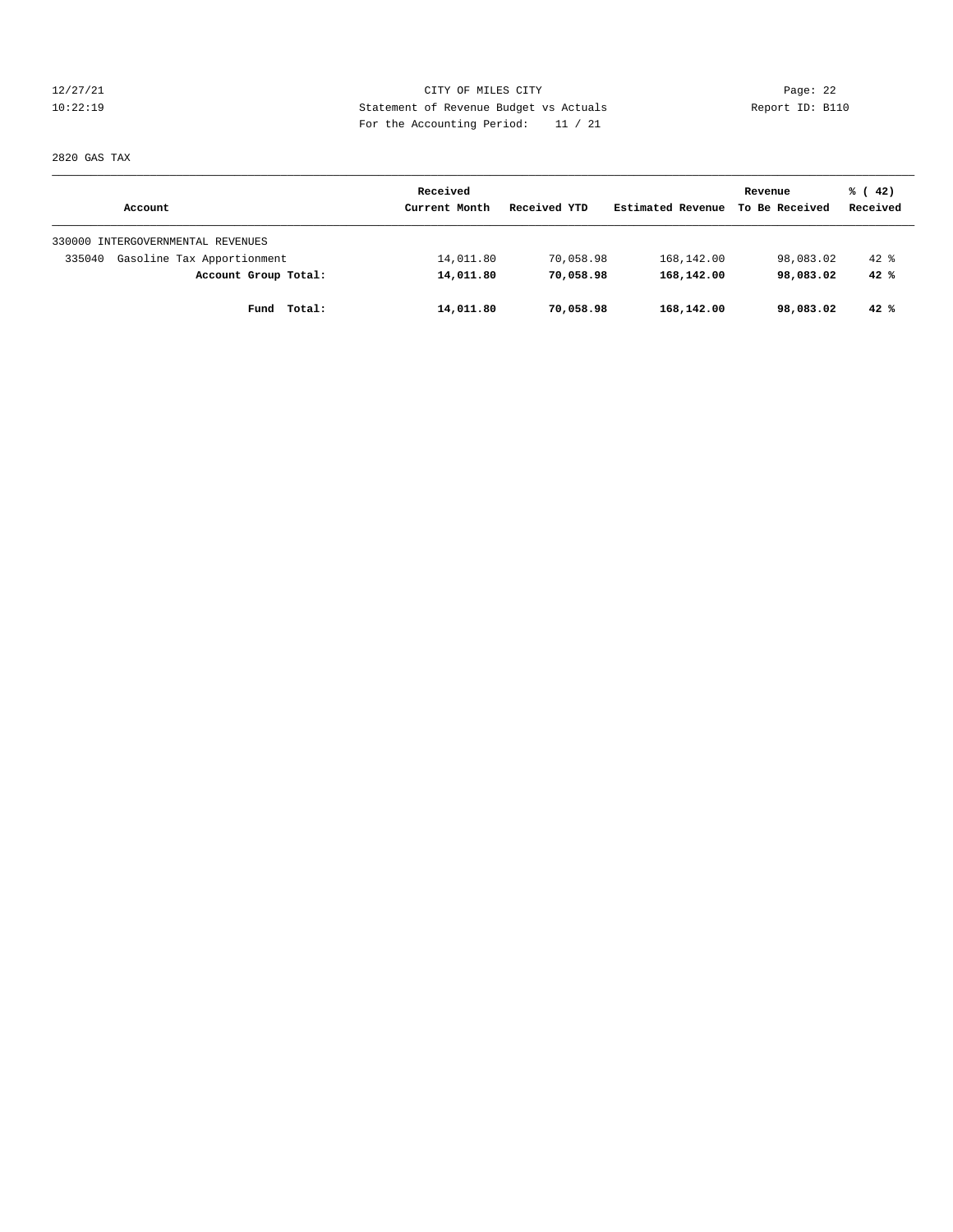# 12/27/21 CITY OF MILES CITY Page: 23 10:22:19 Statement of Revenue Budget vs Actuals Report ID: B110 For the Accounting Period: 11 / 21

2821 HB473- Fuel Tax

|                                        | Received      |              |                   | Revenue        | % (42)   |
|----------------------------------------|---------------|--------------|-------------------|----------------|----------|
| Account                                | Current Month | Received YTD | Estimated Revenue | To Be Received | Received |
| 330000 INTERGOVERNMENTAL REVENUES      |               |              |                   |                |          |
| 335041<br>HB473                        | 0.00          | 0.00         | 200,000.00        | 200,000.00     | 0 %      |
| Account Group Total:                   | 0.00          | 0.00         | 200,000.00        | 200,000.00     | 0 %      |
| 380000 OTHER FINANCING SOURCES         |               |              |                   |                |          |
| Interfund Operating Transfer<br>383000 | 0.00          | 0.00         | 10,000.00         | 10,000.00      | 0 %      |
| Account Group Total:                   | 0.00          | 0.00         | 10,000.00         | 10,000.00      | 0 %      |
| Fund<br>Total:                         | 0.00          | 0.00         | 210,000.00        | 210,000.00     | 0 %      |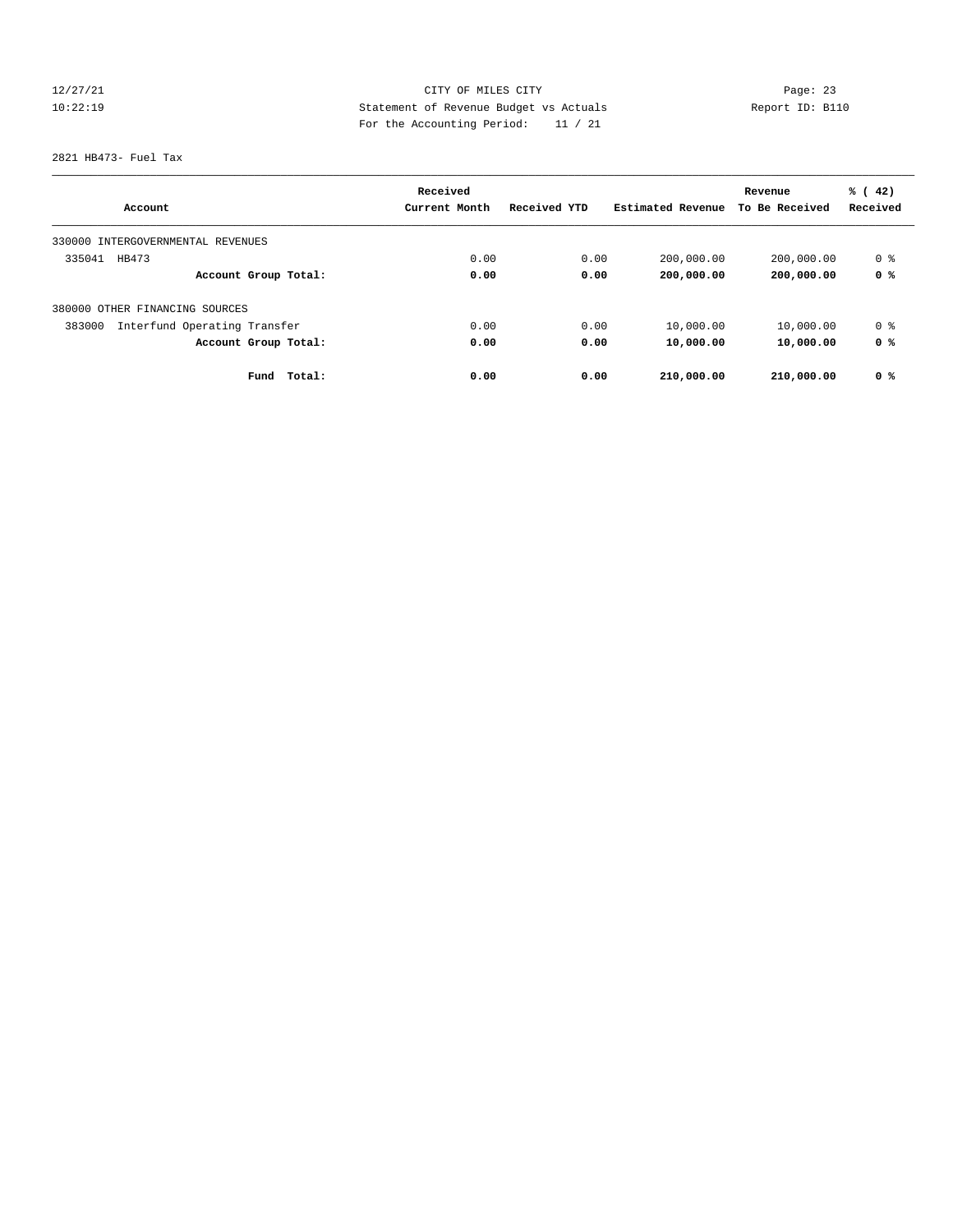# 12/27/21 CITY OF MILES CITY Page: 24 10:22:19 Statement of Revenue Budget vs Actuals Report ID: B110 For the Accounting Period: 11 / 21

2850 Southeastern Montana Dispatch-911

|                                      | Received      |              |                   | Revenue        | % (42)   |
|--------------------------------------|---------------|--------------|-------------------|----------------|----------|
| Account                              | Current Month | Received YTD | Estimated Revenue | To Be Received | Received |
| INTERGOVERNMENTAL REVENUES<br>330000 |               |              |                   |                |          |
| Basic 911 Funds<br>335080            | 72,992.92     | 193,297.95   | 699,667.00        | 506,369.05     | $28*$    |
| Account Group Total:                 | 72,992.92     | 193,297.95   | 699,667.00        | 506,369.05     | 28%      |
| 370000 INVESTMENT EARNINGS           |               |              |                   |                |          |
| 371010<br>Investment Earnings        | 43.23         | 127.17       | 0.00              | $-127.17$      | ** 응     |
| Account Group Total:                 | 43.23         | 127.17       | 0.00              | $-127.17$      | $***$ %  |
| Fund<br>Total:                       | 73,036.15     | 193,425.12   | 699,667.00        | 506,241.88     | 28%      |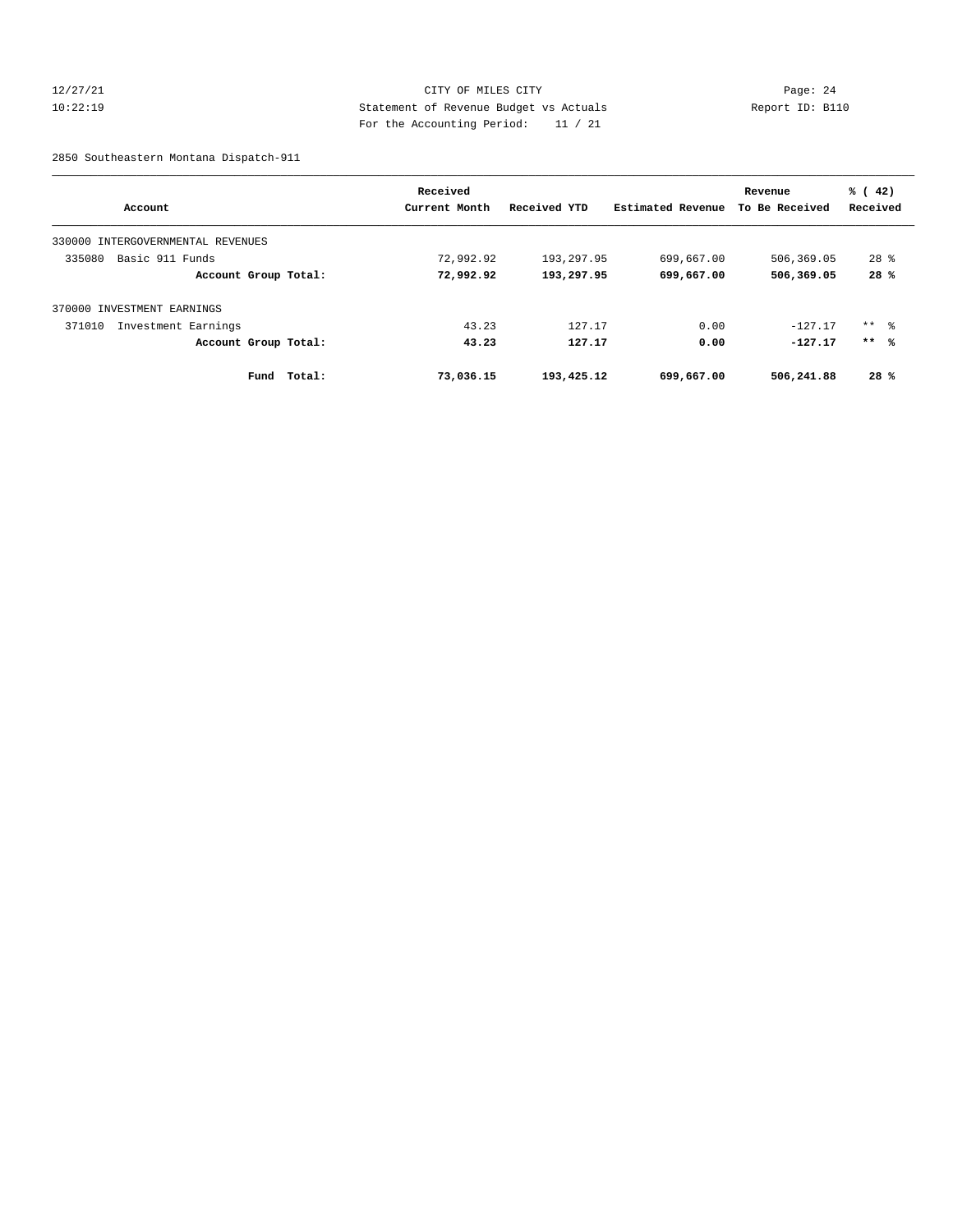# 12/27/21 CITY OF MILES CITY Page: 25 10:22:19 Statement of Revenue Budget vs Actuals Report ID: B110 For the Accounting Period: 11 / 21

2880 LIBRARY GRANTS

|                                             |             | Received      |              | Revenue           | % (42)         |                |
|---------------------------------------------|-------------|---------------|--------------|-------------------|----------------|----------------|
| Account                                     |             | Current Month | Received YTD | Estimated Revenue | To Be Received | Received       |
| 330000 INTERGOVERNMENTAL REVENUES           |             |               |              |                   |                |                |
| 334100<br>Library - State Aid               |             | 0.00          | 0.00         | 5,399.00          | 5,399.00       | 0 <sup>8</sup> |
| 334105<br>Sagebrush Fed/Coal Sev Tax        |             | 0.00          | $-1,924.23$  | 4,806.00          | 6,730.23       | $-40$ %        |
| Humanities Montana Grant<br>334107          |             | 0.00          | 0.00         | 1,000.00          | 1,000.00       | 0 <sup>8</sup> |
| Account Group Total:                        |             | 0.00          | $-1,924.23$  | 11,205.00         | 13,129.23      | $-17$ %        |
| 340000 Charges for Services                 |             |               |              |                   |                |                |
| 346073<br>One Time Endowments               |             | 0.00          | 0.00         | 1,000.00          | 1,000.00       | 0 <sup>8</sup> |
| Account Group Total:                        |             | 0.00          | 0.00         | 1,000.00          | 1,000.00       | 0 <sup>8</sup> |
| 360000 MISCELLANEOUS REVENUE                |             |               |              |                   |                |                |
| Donation-Library Board of Trustee<br>365035 |             | 295.00        | 1,953.26     | 1,500.00          | $-453.26$      | $130*$         |
| Account Group Total:                        |             | 295.00        | 1,953.26     | 1,500.00          | $-453.26$      | $130*$         |
|                                             | Fund Total: | 295.00        | 29.03        | 13,705.00         | 13,675.97      | 0 <sup>8</sup> |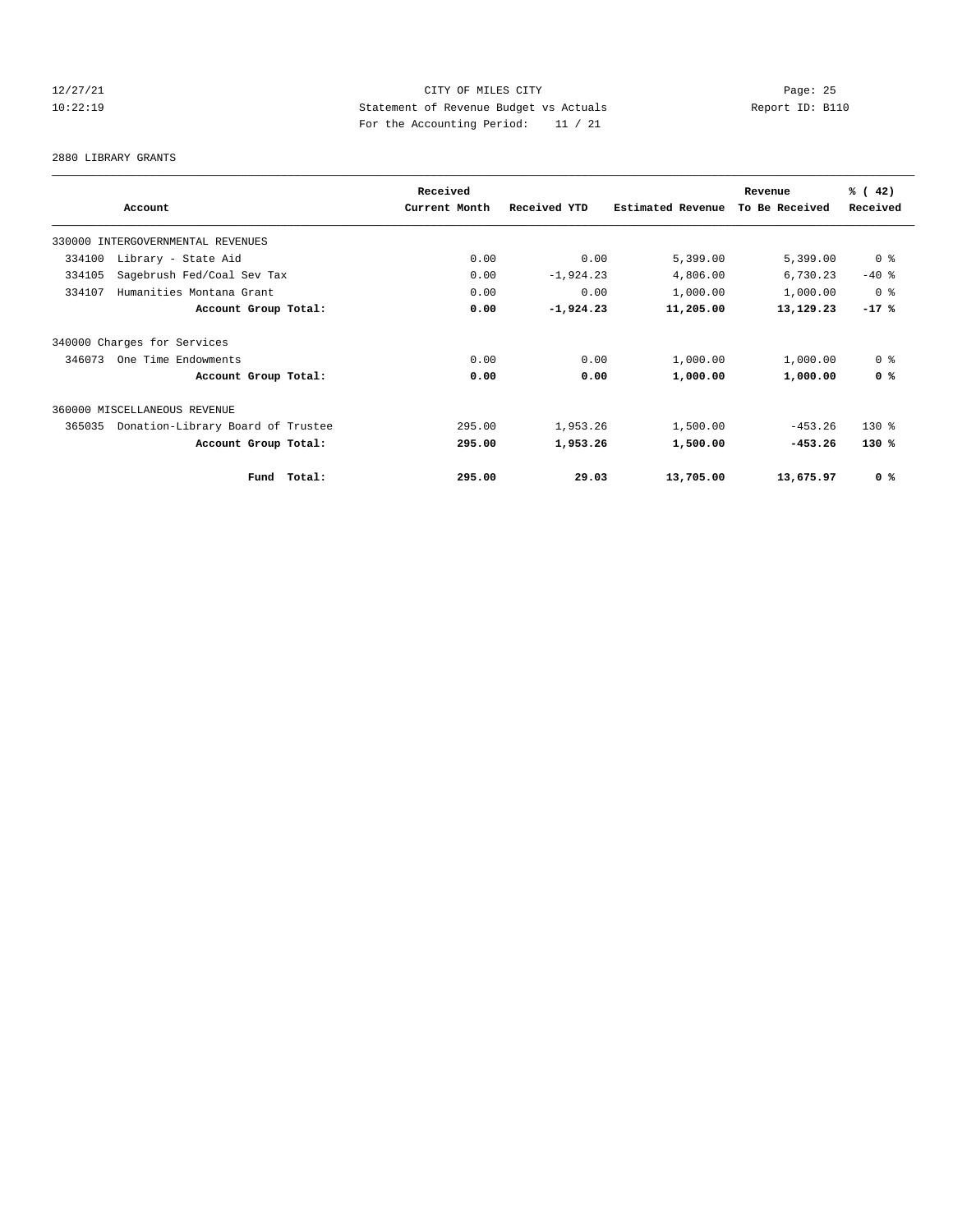# 12/27/21 CITY OF MILES CITY Page: 26 10:22:19 Statement of Revenue Budget vs Actuals Report ID: B110 For the Accounting Period: 11 / 21

2935 Historic Preservation

|                                      |        | Received      |              |                   | Revenue        | % (42)         |
|--------------------------------------|--------|---------------|--------------|-------------------|----------------|----------------|
| Account                              |        | Current Month | Received YTD | Estimated Revenue | To Be Received | Received       |
| INTERGOVERNMENTAL REVENUES<br>330000 |        |               |              |                   |                |                |
| 334000<br>State Grants               |        | 0.00          | 0.00         | 84,480.00         | 84,480.00      | 0 %            |
| Account Group Total:                 |        | 0.00          | 0.00         | 84,480.00         | 84,480.00      | 0 %            |
| 360000 MISCELLANEOUS REVENUE         |        |               |              |                   |                |                |
| 362020<br>MISC REVENUE               |        | 0.00          | 108.59       | 2,000.00          | 1,891.41       | 5 <sup>°</sup> |
| Account Group Total:                 |        | 0.00          | 108.59       | 2,000.00          | 1,891.41       | 5 %            |
| Fund                                 | Total: | 0.00          | 108.59       | 86,480.00         | 86,371.41      | 0 %            |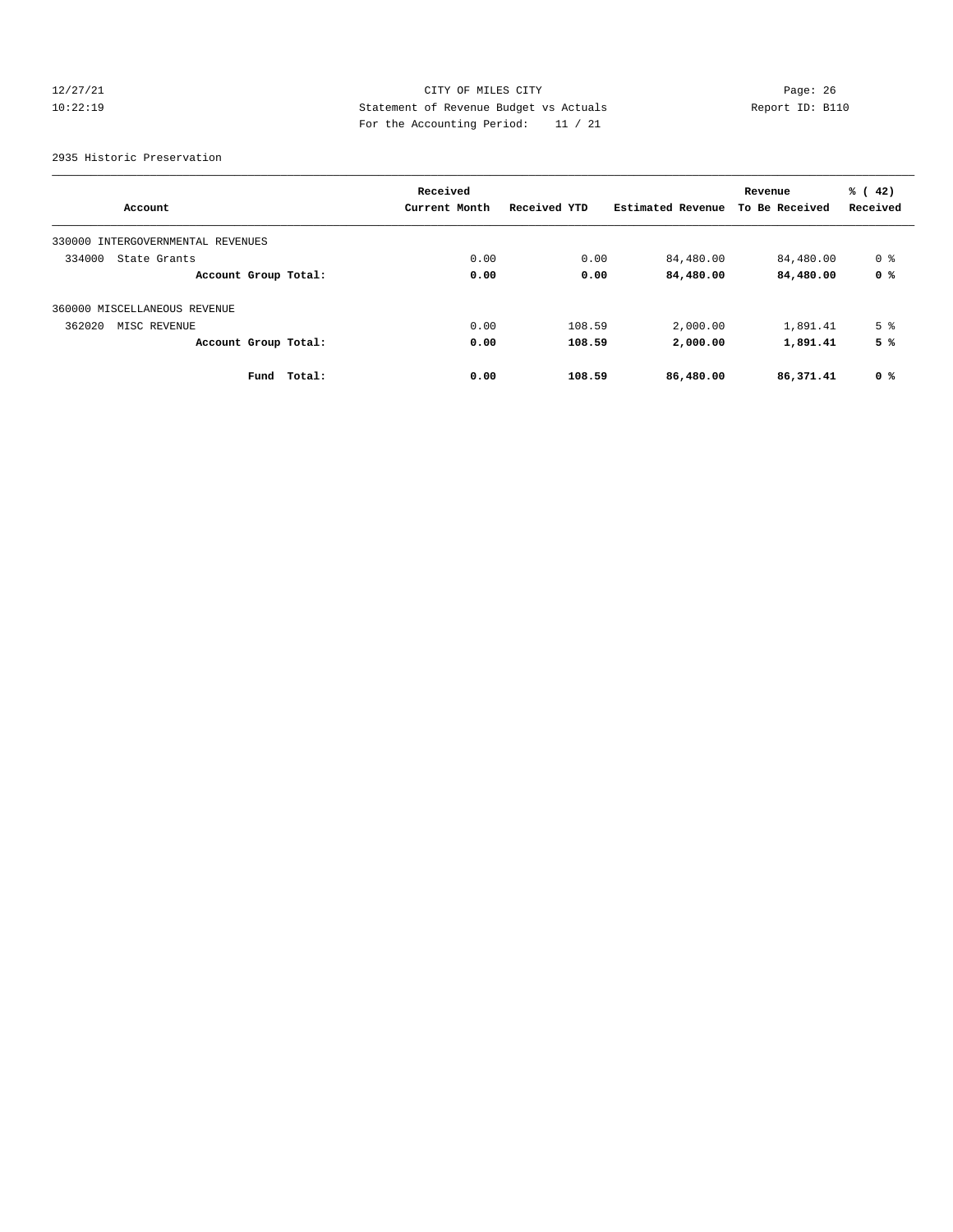# 12/27/21 CITY OF MILES CITY Page: 27 10:22:19 Statement of Revenue Budget vs Actuals Report ID: B110 For the Accounting Period: 11 / 21

2985 RETIRED SENIOR VOLUNTEER PROG (RSVP)

|                                     | Received      |              |                          | Revenue        | % (42)          |
|-------------------------------------|---------------|--------------|--------------------------|----------------|-----------------|
| Account                             | Current Month | Received YTD | <b>Estimated Revenue</b> | To Be Received | Received        |
| 330000 INTERGOVERNMENTAL REVENUES   |               |              |                          |                |                 |
| 331165<br>RSVP FEDERAL GRANTS       | 8,553.48      | 23,008.84    | 86,412.00                | 63,403.16      | $27*$           |
| Account Group Total:                | 8,553.48      | 23,008.84    | 86,412.00                | 63,403.16      | 27%             |
| 360000 MISCELLANEOUS REVENUE        |               |              |                          |                |                 |
| 362020<br>MISC REVENUE              | 116.50        | 4,302.80     | 24,000.00                | 19,697.20      | 18 <sup>°</sup> |
| 362023<br>RSVP- Excess/Fund RAISING | 0.00          | 3,500.00     | 16,500.00                | 13,000.00      | $21$ $%$        |
| Account Group Total:                | 116.50        | 7,802.80     | 40,500.00                | 32,697.20      | 19 %            |
| INVESTMENT EARNINGS<br>370000       |               |              |                          |                |                 |
| 371010<br>Investment Earnings       | 2.36          | 4.16         | 200.00                   | 195.84         | 2 <sub>8</sub>  |
| Account Group Total:                | 2.36          | 4.16         | 200.00                   | 195.84         | 2%              |
| Total:<br>Fund                      | 8,672.34      | 30,815.80    | 127,112.00               | 96,296.20      | 24%             |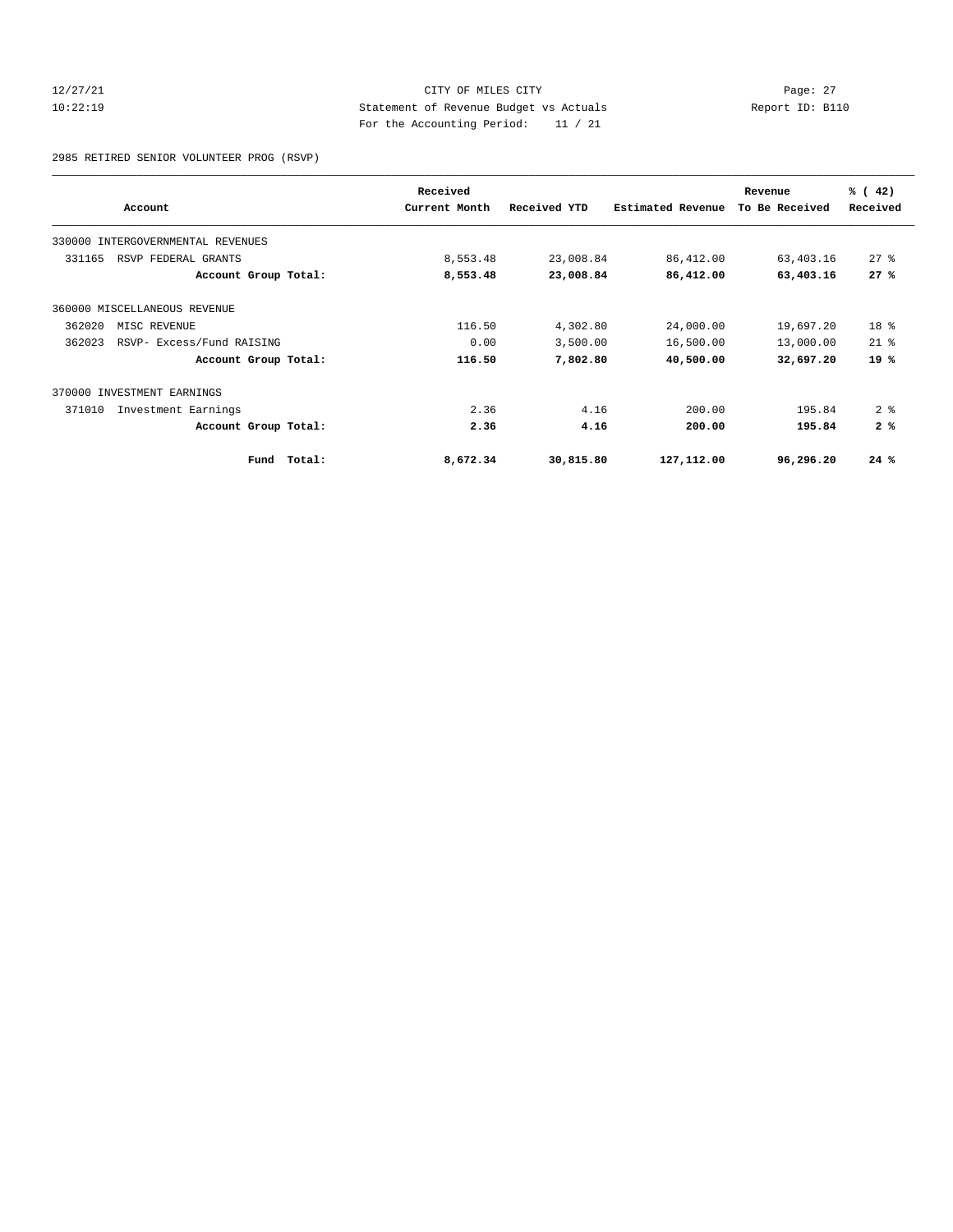12/27/21 CITY OF MILES CITY Page: 28 10:22:19 Statement of Revenue Budget vs Actuals Report ID: B110 For the Accounting Period: 11 / 21

3670 SID 211

|                                                   | Received      |              |                   | Revenue        | % (42)   |
|---------------------------------------------------|---------------|--------------|-------------------|----------------|----------|
| Account                                           | Current Month | Received YTD | Estimated Revenue | To Be Received | Received |
| 360000 MISCELLANEOUS REVENUE                      |               |              |                   |                |          |
| Bond Principal and Interest Assessments<br>363020 | 2,278.04      | 2,651.29     | 5,237.00          | 2,585.71       | 51 %     |
| Account Group Total:                              | 2,278.04      | 2,651.29     | 5,237.00          | 2,585.71       | 51%      |
| Fund Total:                                       | 2,278.04      | 2,651.29     | 5,237.00          | 2,585.71       | 51 %     |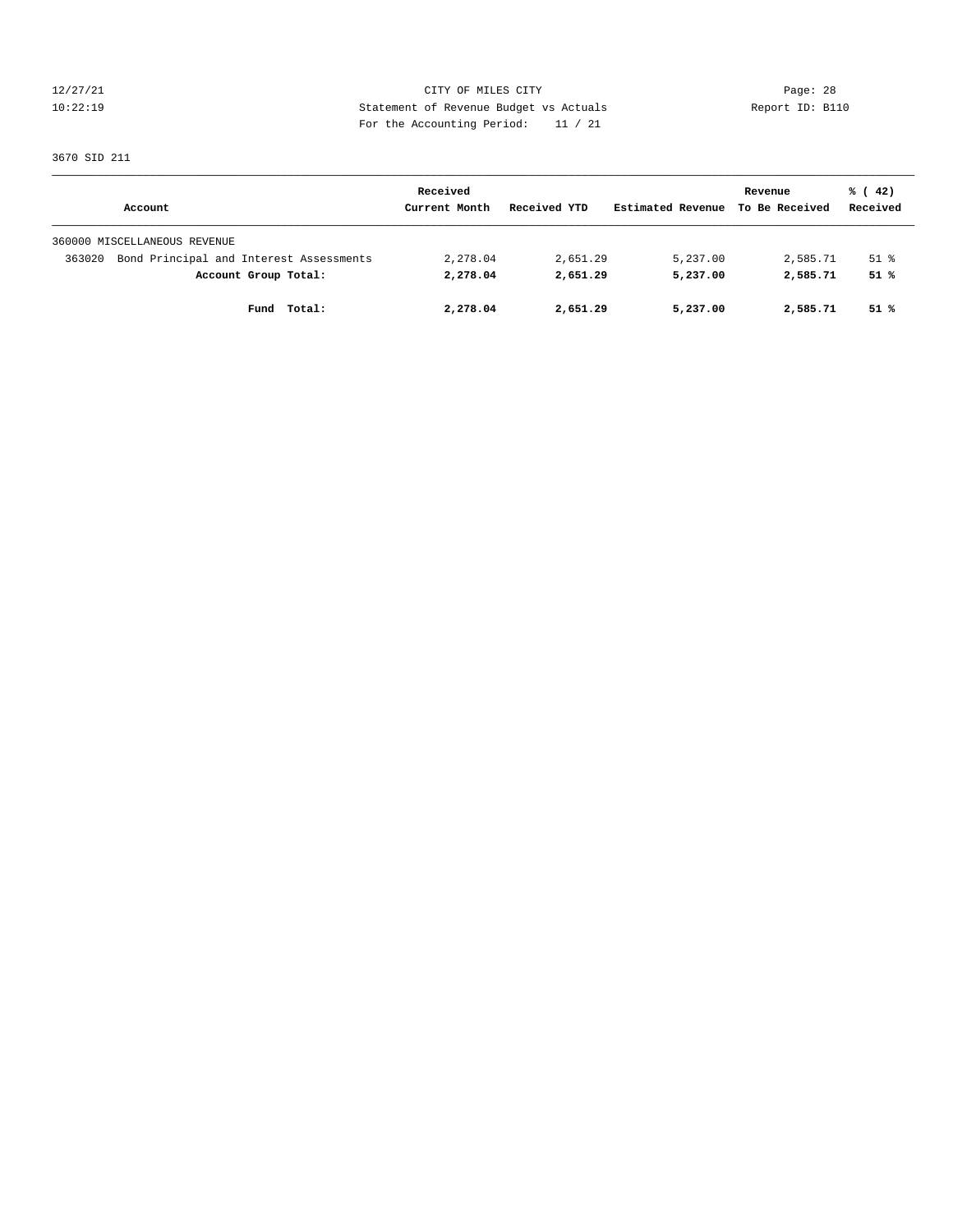# 12/27/21 CITY OF MILES CITY Page: 29 10:22:19 Statement of Revenue Budget vs Actuals Report ID: B110 For the Accounting Period: 11 / 21

4000 General Fund Capitol Improvement Fund

|                                        | Received      |              |                   | Revenue        | % (42)          |
|----------------------------------------|---------------|--------------|-------------------|----------------|-----------------|
| Account                                | Current Month | Received YTD | Estimated Revenue | To Be Received | Received        |
| 370000 INVESTMENT EARNINGS             |               |              |                   |                |                 |
| 371010<br>Investment Earnings          | 0.00          | 6.69         | 0.00              | $-6.69$        | $***$ $\approx$ |
| Account Group Total:                   | 0.00          | 6.69         | 0.00              | $-6.69$        | $***$ %         |
| 380000 OTHER FINANCING SOURCES         |               |              |                   |                |                 |
| Interfund Operating Transfer<br>383000 | 0.00          | 0.00         | 80,000.00         | 80,000.00      | 0 %             |
| Account Group Total:                   | 0.00          | 0.00         | 80,000.00         | 80,000.00      | 0 %             |
| Fund Total:                            | 0.00          | 6.69         | 80,000.00         | 79,993.31      | 0 %             |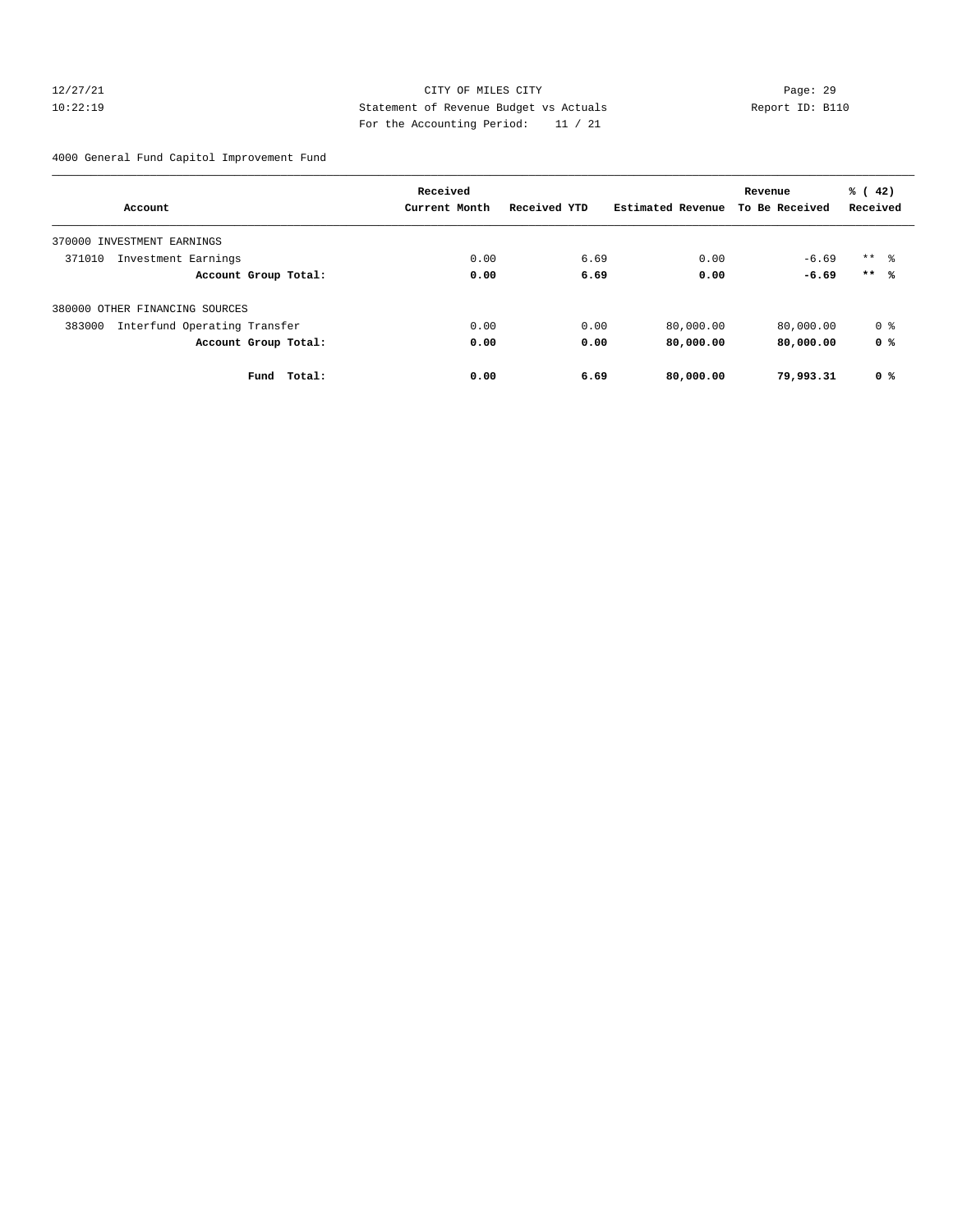# 12/27/21 CITY OF MILES CITY Page: 30 10:22:19 Statement of Revenue Budget vs Actuals Report ID: B110 For the Accounting Period: 11 / 21

4050 Ambulance Capital Improvement Fund

|                                        | Received      |              |                   | Revenue        | % (42)   |
|----------------------------------------|---------------|--------------|-------------------|----------------|----------|
| Account                                | Current Month | Received YTD | Estimated Revenue | To Be Received | Received |
| 330000 INTERGOVERNMENTAL REVENUES      |               |              |                   |                |          |
| 337000<br>Private Grants               | 0.00          | 0.00         | 350.00            | 350.00         | 0 %      |
| Account Group Total:                   | 0.00          | 0.00         | 350.00            | 350.00         | 0 %      |
| 380000 OTHER FINANCING SOURCES         |               |              |                   |                |          |
| Interfund Operating Transfer<br>383000 | 0.00          | 0.00         | 50,000.00         | 50,000.00      | 0 %      |
| Account Group Total:                   | 0.00          | 0.00         | 50,000.00         | 50,000.00      | 0 %      |
| Fund<br>Total:                         | 0.00          | 0.00         | 50,350.00         | 50,350.00      | 0 %      |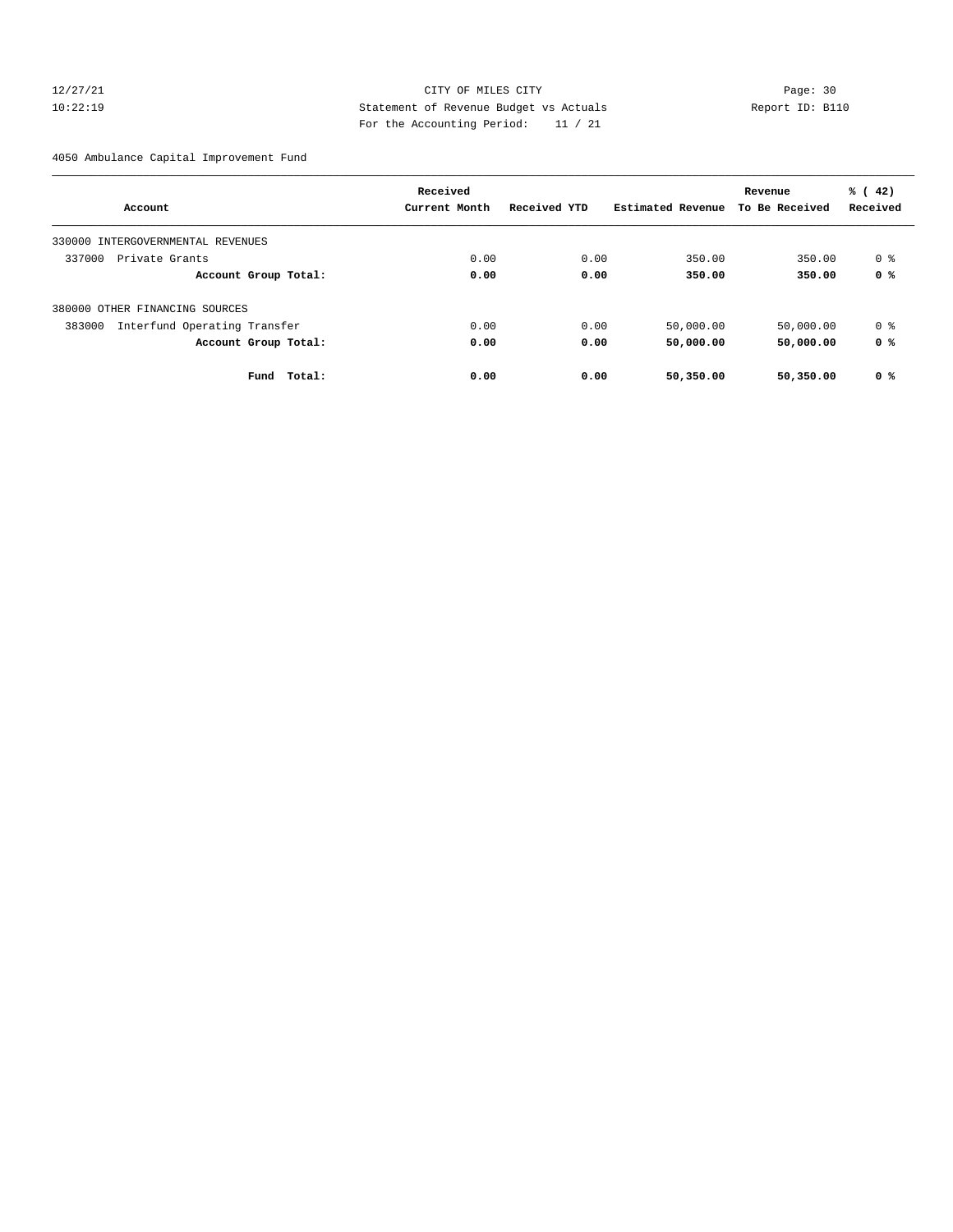# 12/27/21 CITY OF MILES CITY Page: 31 10:22:19 Statement of Revenue Budget vs Actuals Report ID: B110 For the Accounting Period: 11 / 21

4060 CAPITAL IMPROV-PUBLIC WORKS

|        | Account                            | Received<br>Current Month | Received YTD | Estimated Revenue | Revenue<br>To Be Received | % (42)<br>Received |
|--------|------------------------------------|---------------------------|--------------|-------------------|---------------------------|--------------------|
|        |                                    |                           |              |                   |                           |                    |
|        | 320000 LICENSES AND PERMITS        |                           |              |                   |                           |                    |
| 323040 | Other Miscellaneous Permits        | 100.00                    | 1,150.00     | 4,200.00          | 3,050.00                  | $27$ $%$           |
|        | Account Group Total:               | 100.00                    | 1,150.00     | 4,200.00          | 3,050.00                  | 27%                |
|        | 340000 Charges for Services        |                           |              |                   |                           |                    |
| 343014 | Street Cleaning                    | 0.00                      | 10,800.00    | 10,800.00         | 0.00                      | $100*$             |
| 343016 | Prkg Vio/Off Str-Impnd Fees        | 0.00                      | 0.00         | 50.00             | 50.00                     | 0 <sup>8</sup>     |
| 343018 | Sale of Street & Roadway Materials | 0.00                      | 0.00         | 1,000.00          | 1,000.00                  | 0 <sup>8</sup>     |
|        | Account Group Total:               | 0.00                      | 10,800.00    | 11,850.00         | 1,050.00                  | 91%                |
|        | 370000 INVESTMENT EARNINGS         |                           |              |                   |                           |                    |
| 371010 | Investment Earnings                | 42.92                     | 98.16        | 6.500.00          | 6,401.84                  | 2 <sup>8</sup>     |
|        | Account Group Total:               | 42.92                     | 98.16        | 6,500.00          | 6,401.84                  | 2%                 |
|        | 380000 OTHER FINANCING SOURCES     |                           |              |                   |                           |                    |
| 383000 | Interfund Operating Transfer       | 0.00                      | 0.00         | 270,500.00        | 270,500.00                | 0 <sup>8</sup>     |
|        | Account Group Total:               | 0.00                      | 0.00         | 270,500.00        | 270,500.00                | 0 <sup>8</sup>     |
|        | Fund Total:                        | 142.92                    | 12,048.16    | 293,050.00        | 281,001.84                | 4%                 |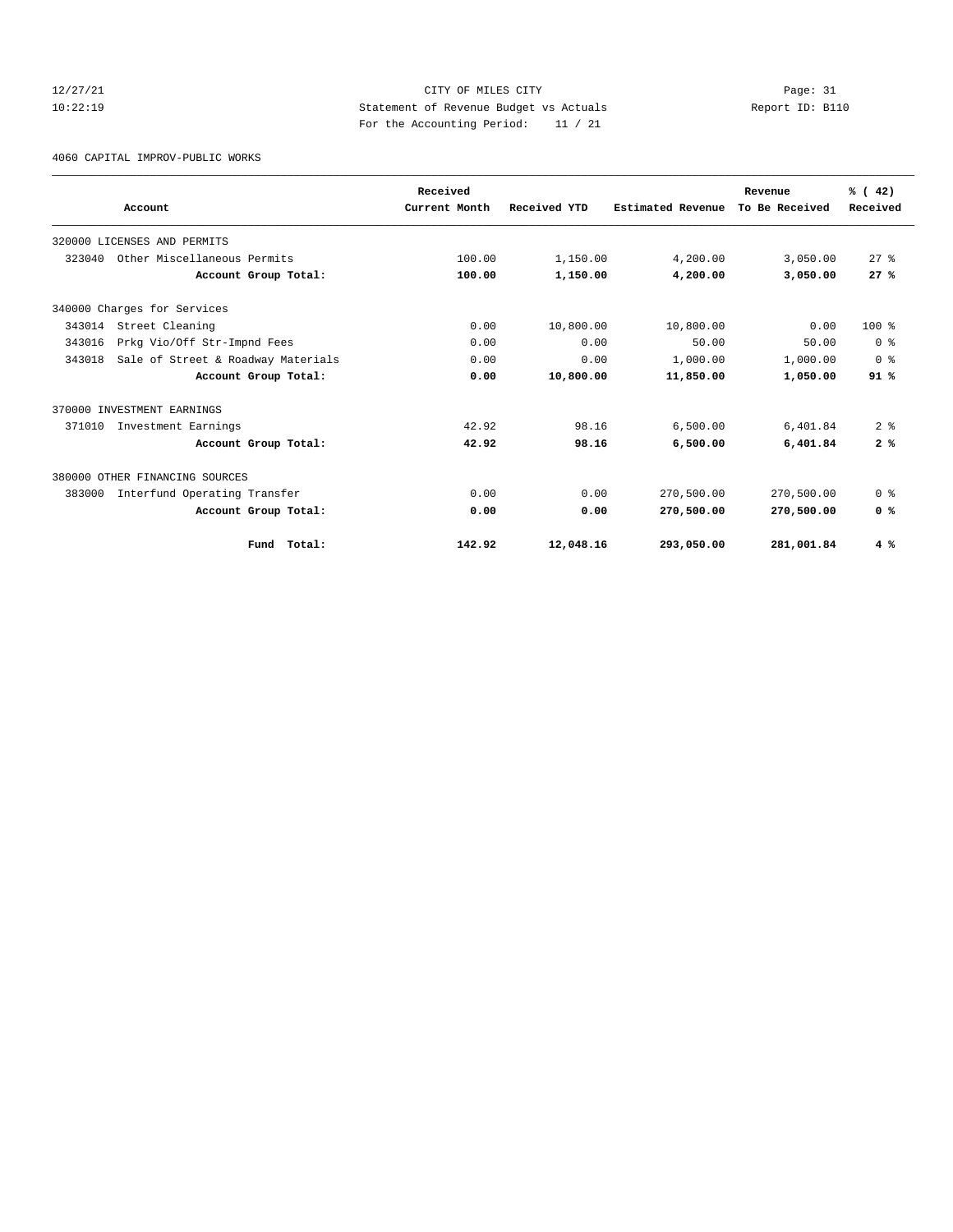# 12/27/21 CITY OF MILES CITY Page: 32 10:22:19 Statement of Revenue Budget vs Actuals Report ID: B110 For the Accounting Period: 11 / 21

# 5210 WATER UTILITY

|        |                                     |                      | Received      |                 |                   | Revenue        | % (42)          |
|--------|-------------------------------------|----------------------|---------------|-----------------|-------------------|----------------|-----------------|
|        | Account                             |                      | Current Month | Received YTD    | Estimated Revenue | To Be Received | Received        |
|        | 340000 Charges for Services         |                      |               |                 |                   |                |                 |
| 343021 | Metered Water Sales                 |                      | 144,068.37    | 1,097,503.23    | 2,069,355.00      | 971,851.77     | 53%             |
| 343022 | Unmetered Water Sales/Chrgoffs      |                      | 0.00          | 0.00            | 750.00            | 750.00         | 0 <sup>8</sup>  |
| 343023 | Bulk Water Sales                    |                      | 0.00          | 3,208.59        | 10,000.00         | 6,791.41       | $32*$           |
| 343024 | Sales of Water Materials & Supplies |                      | 0.00          | 60.00           | 0.00              | $-60.00$       | $***$ $=$       |
| 343025 | Hookup Fee                          |                      | 1,440.00      | 4,515.00        | 3.000.00          | $-1, 515.00$   | $151$ %         |
| 343026 | Water Install/Tap Chrgs/Labor       |                      | 75.00         | 1,192.51        | 5,000.00          | 3,807.49       | $24$ $%$        |
| 343027 | Chq for Wtr Dept. Serv              |                      | 420.00        | 5,760.15        | 20,000.00         | 14,239.85      | 29 <sup>8</sup> |
| 343029 | Curb Stop Replacement Fee           |                      | 3,622.00      | 18,427.40       | 43,000.00         | 24,572.60      | 43.8            |
|        |                                     | Account Group Total: | 149,625.37    | 1,130,666.88    | 2,151,105.00      | 1,020,438.12   | 53%             |
|        | 360000 MISCELLANEOUS REVENUE        |                      |               |                 |                   |                |                 |
| 362020 | MISC REVENUE                        |                      | 0.00          | $-79.53$        | 0.00              | 79.53          | $***$ $ -$      |
|        |                                     | Account Group Total: | 0.00          | $-79.53$        | 0.00              | 79.53          | $***$ %         |
|        | 370000 INVESTMENT EARNINGS          |                      |               |                 |                   |                |                 |
| 371010 | Investment Earnings                 |                      | 2,200.52      | 4,946.41        | 20,000.00         | 15,053.59      | 25%             |
|        |                                     | Account Group Total: | 2,200.52      | 4,946.41        | 20,000.00         | 15,053.59      | 25%             |
|        | 380000 OTHER FINANCING SOURCES      |                      |               |                 |                   |                |                 |
| 383000 | Interfund Operating Transfer        |                      | 0.00          | 0.00            | 200,000.00        | 200,000.00     | 0 <sup>8</sup>  |
|        |                                     | Account Group Total: | 0.00          | 0.00            | 200,000.00        | 200,000.00     | 0 <sup>8</sup>  |
|        |                                     | Fund Total:          | 151,825.89    | 1, 135, 533. 76 | 2,371,105.00      | 1,235,571.24   | 48 %            |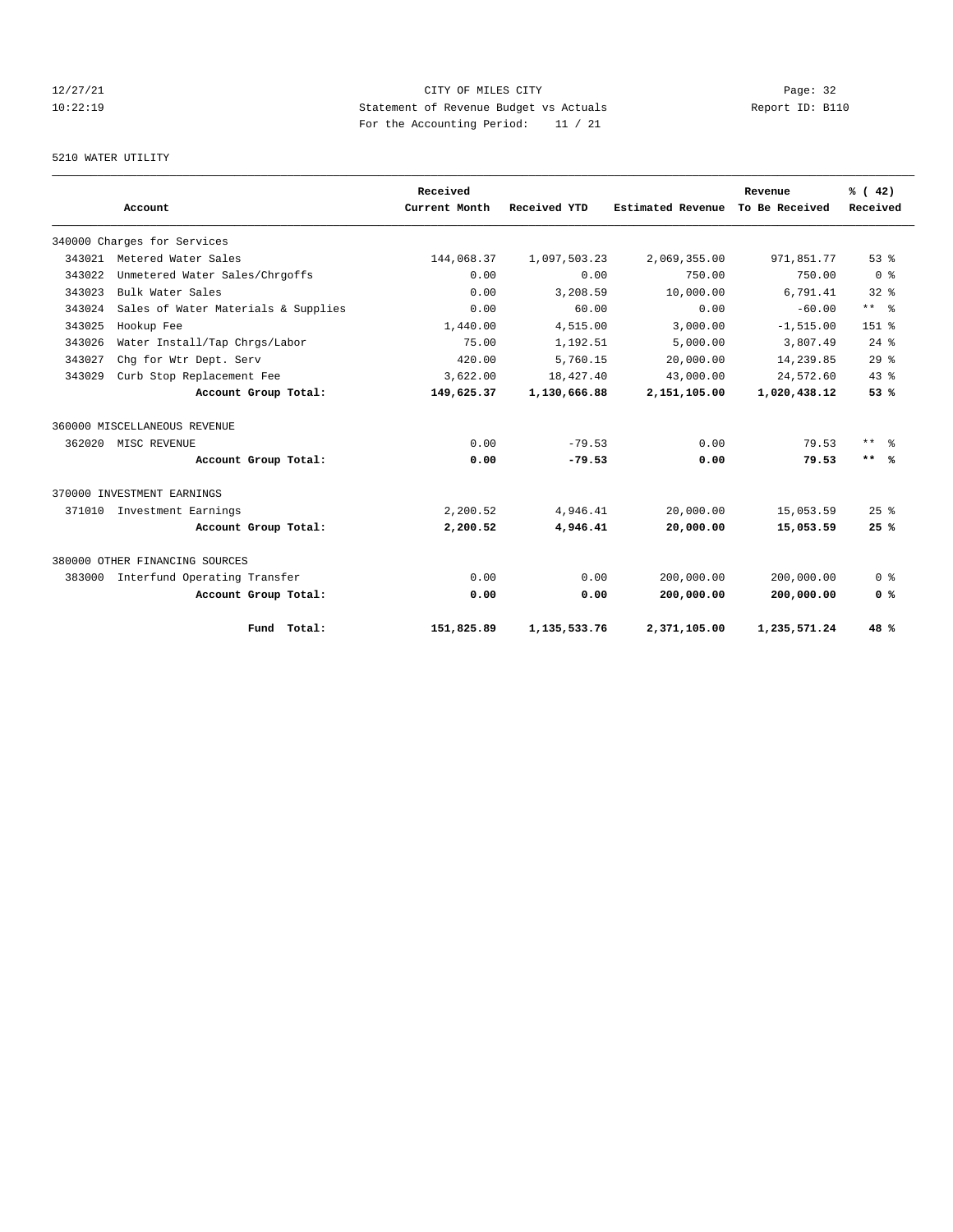# 12/27/21 CITY OF MILES CITY Page: 33 10:22:19 Statement of Revenue Budget vs Actuals Report ID: B110 For the Accounting Period: 11 / 21

#### 5310 SEWER UTILITY

|        |                                      |                      | Received      |              |                   | Revenue        | % (42)                  |
|--------|--------------------------------------|----------------------|---------------|--------------|-------------------|----------------|-------------------------|
|        | Account                              |                      | Current Month | Received YTD | Estimated Revenue | To Be Received | Received                |
|        | 330000 INTERGOVERNMENTAL REVENUES    |                      |               |              |                   |                |                         |
| 331041 | Economic Development Act-Water Study |                      | 0.00          | 0.00         | 3,950,000.00      | 3,950,000.00   | 0 <sup>8</sup>          |
|        |                                      | Account Group Total: | 0.00          | 0.00         | 3,950,000.00      | 3,950,000.00   | 0 <sup>8</sup>          |
|        | 340000 Charges for Services          |                      |               |              |                   |                |                         |
| 341075 | Serv/Cnty-Interlocal Agmt            |                      | 382.50        | 765.00       | 1,500.00          | 735.00         | $51$ $%$                |
| 343031 | Sewer Service Charges                |                      | 168,558.69    | 847,751.50   | 2,061,226.00      | 1, 213, 474.50 | $41*$                   |
| 343032 | Sewer Installation Charges/Chrgoffs  |                      | 0.00          | 0.00         | 500.00            | 500.00         | 0 <sup>8</sup>          |
| 343033 | Hookup Fee                           |                      | 840.00        | 1,320.00     | 1,000.00          | $-320.00$      | $132$ $%$               |
| 343034 | Treatment Facilities Fees            |                      | 130.00        | 665.00       | 5,000.00          | 4,335.00       | 13 <sup>8</sup>         |
| 343036 | Miscellaneous Sewer Revenue (Labor)  |                      | 0.00          | 5,288.79     | 10,000.00         | 4,711.21       | 53 <sup>8</sup>         |
| 343037 | Baker Road Etc.                      |                      | 1,256.12      | 6,230.04     | 16,000.00         | 9,769.96       | 39 <sup>8</sup>         |
|        |                                      | Account Group Total: | 171,167.31    | 862,020.33   | 2,095,226.00      | 1,233,205.67   | 41 %                    |
|        | 360000 MISCELLANEOUS REVENUE         |                      |               |              |                   |                |                         |
| 361010 | Land Rental                          |                      | 0.00          | 2,873.90     | 2,900.00          | 26.10          | $99*$                   |
| 362020 | MISC REVENUE                         |                      | 0.00          | $-74.29$     | 0.00              | 74.29          | $***$ $=$ $\frac{6}{5}$ |
|        |                                      | Account Group Total: | 0.00          | 2,799.61     | 2,900.00          | 100.39         | 97%                     |
|        | 370000 INVESTMENT EARNINGS           |                      |               |              |                   |                |                         |
| 371010 | Investment Earnings                  |                      | 1,526.90      | 3,521.79     | 20,000.00         | 16,478.21      | $18*$                   |
|        |                                      | Account Group Total: | 1,526.90      | 3,521.79     | 20,000.00         | 16,478.21      | 18%                     |
|        |                                      | Fund Total:          | 172,694.21    | 868, 341.73  | 6,068,126.00      | 5,199,784.27   | $14*$                   |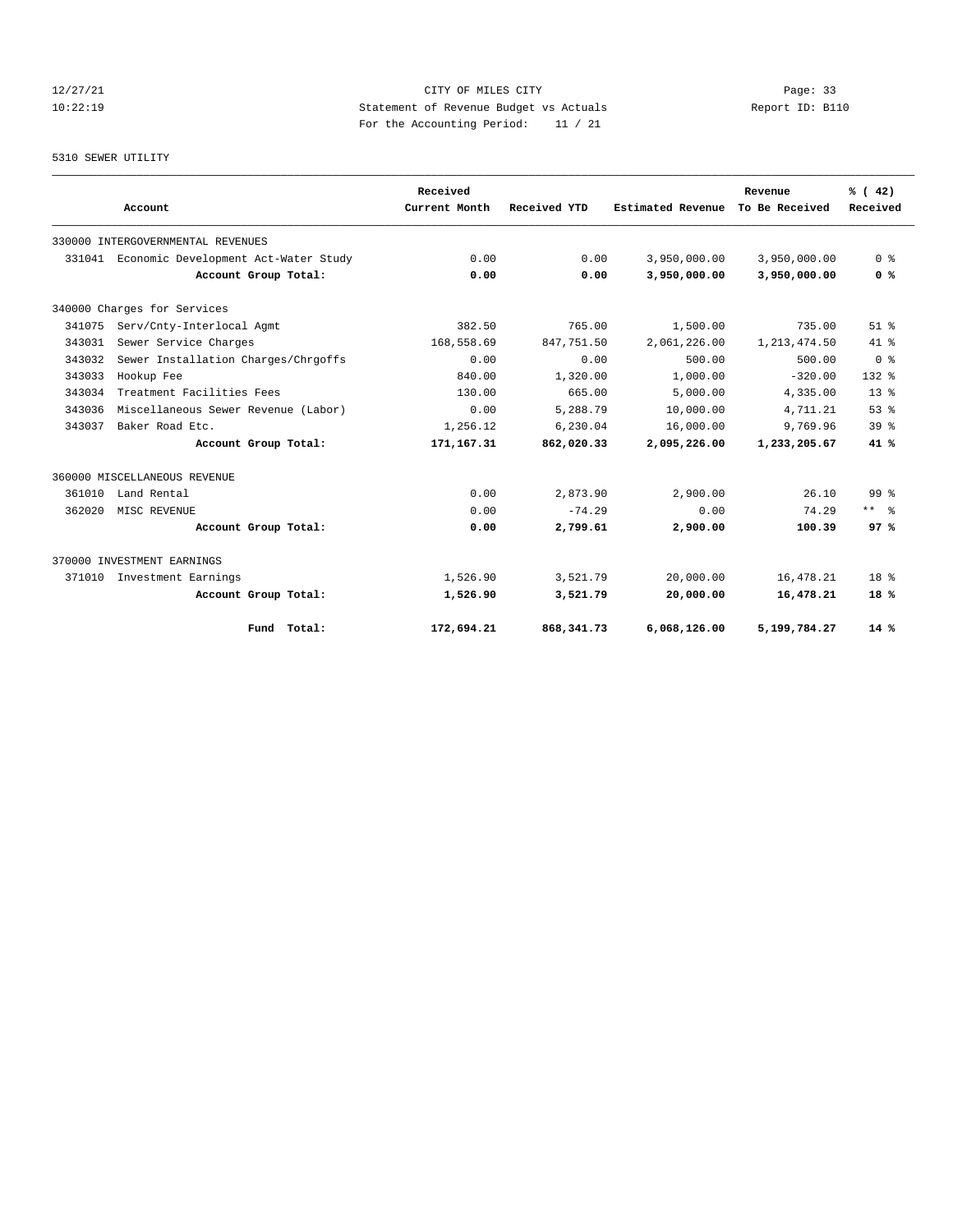# 12/27/21 CITY OF MILES CITY Page: 34 10:22:19 Statement of Revenue Budget vs Actuals Report ID: B110 For the Accounting Period: 11 / 21

#### 5510 AMBULANCE FUND

|              | Account                                | Received<br>Current Month | Received YTD | Estimated Revenue | Revenue<br>To Be Received | % (42)<br>Received      |
|--------------|----------------------------------------|---------------------------|--------------|-------------------|---------------------------|-------------------------|
|              |                                        |                           |              |                   |                           |                         |
| 310000 TAXES |                                        |                           |              |                   |                           |                         |
| 311010       | Real Property Taxes                    | 4,863.09                  | 5,326.51     | 9,527.00          | 4,200.49                  | 56%                     |
| 311020       | Personal Property Taxes                | 4.67                      | 31.13        | 216.00            | 184.87                    | $14*$                   |
| 312000       | Penalty & Interest on Delinquent Taxes | 0.27                      | 12.73        | 10.00             | $-2.73$                   | $127$ $%$               |
|              | Account Group Total:                   | 4,868.03                  | 5,370.37     | 9,753.00          | 4,382.63                  | 55 %                    |
|              | 330000 INTERGOVERNMENTAL REVENUES      |                           |              |                   |                           |                         |
| 331040       | Medicaid Supplemental Program-State    | 43,655.03                 | 43,655.03    | 13,500.00         | $-30, 155.03$             | $323$ $%$               |
| 334000       | State Grants                           | 0.00                      | 0.00         | 50,000.00         | 50,000.00                 | 0 <sup>8</sup>          |
|              | Account Group Total:                   | 43,655.03                 | 43,655.03    | 63,500.00         | 19,844.97                 | 69 %                    |
|              | 340000 Charges for Services            |                           |              |                   |                           |                         |
| 341075       | Serv/Cnty-Interlocal Agmt              | 11,700.00                 | 24,050.00    | 56,187.00         | 32,137.00                 | $43*$                   |
| 342026       | Ambulance Charges                      | 71,933.43                 | 488,528.63   | 1,397,162.00      | 908,633.37                | 35 <sup>8</sup>         |
| 342027       | Ambulance Standby                      | 0.00                      | 3,375.00     | 4,500.00          | 1,125.00                  | 75 %                    |
|              | Account Group Total:                   | 83,633.43                 | 515,953.63   | 1,457,849.00      | 941,895.37                | 35%                     |
|              | 360000 MISCELLANEOUS REVENUE           |                           |              |                   |                           |                         |
| 362020       | MISC REVENUE                           | 0.00                      | 29.08        | 1,000.00          | 970.92                    | 3 <sup>8</sup>          |
| 366010       | Misc- From Charge off Accts            | 251.51                    | 1,329.41     | 6,000.00          | 4,670.59                  | $22$ $%$                |
| 367000       | Sale of Junk or Salvage                | 0.00                      | 0.00         | 500.00            | 500.00                    | 0 <sup>8</sup>          |
|              | Account Group Total:                   | 251.51                    | 1,358.49     | 7,500.00          | 6,141.51                  | 18%                     |
|              | 370000 INVESTMENT EARNINGS             |                           |              |                   |                           |                         |
| 371010       | Investment Earnings                    | 0.00                      | 11.27        | 0.00              | $-11.27$                  | $***$ $=$ $\frac{6}{5}$ |
|              | Account Group Total:                   | 0.00                      | 11.27        | 0.00              | $-11.27$                  | $***$ %                 |
|              | Fund Total:                            | 132,408.00                | 566,348.79   | 1,538,602.00      | 972,253.21                | 37%                     |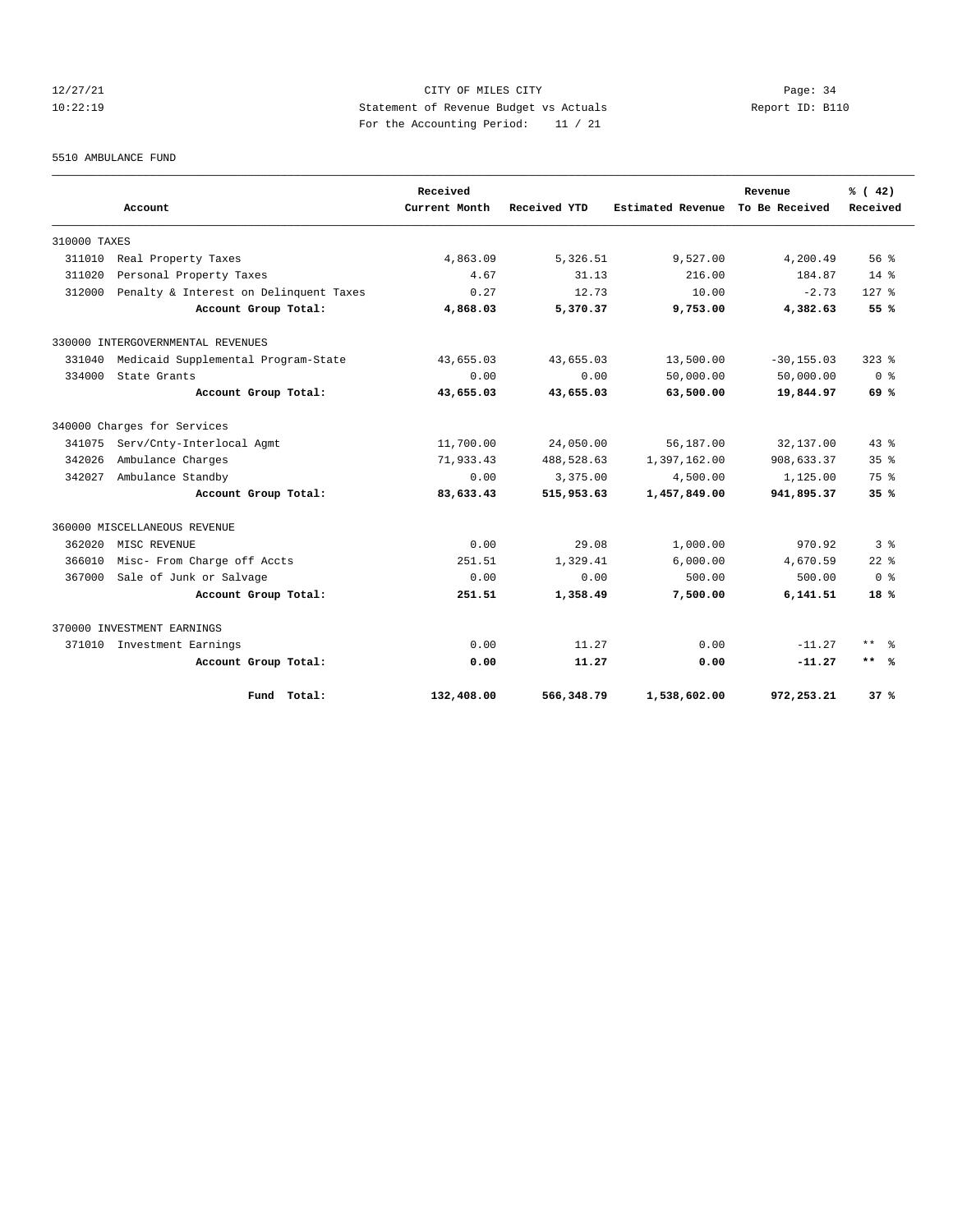# 12/27/21 CITY OF MILES CITY Page: 35 10:22:19 Statement of Revenue Budget vs Actuals Report ID: B110 For the Accounting Period: 11 / 21

5610 AIRPORT OPERATING

|              |                                        | Received      |              |                   | Revenue        | % (42)              |
|--------------|----------------------------------------|---------------|--------------|-------------------|----------------|---------------------|
|              | Account                                | Current Month | Received YTD | Estimated Revenue | To Be Received | Received            |
| 310000 TAXES |                                        |               |              |                   |                |                     |
| 311010       | Real Property Taxes                    | 7.295.73      | 7,990.99     | 14,291.00         | 6,300.01       | 56%                 |
| 311020       | Personal Property Taxes                | 7.02          | 46.72        | 324.00            | 277.28         | $14*$               |
| 312000       | Penalty & Interest on Delinquent Taxes | 0.39          | 19.08        | 45.00             | 25.92          | $42*$               |
|              | Account Group Total:                   | 7,303.14      | 8,056.79     | 14,660.00         | 6,603.21       | 55%                 |
|              | 330000 INTERGOVERNMENTAL REVENUES      |               |              |                   |                |                     |
| 331126       | AIP 018-2019                           | 0.00          | 0.00         | 24,525.00         | 24,525.00      | 0 <sup>8</sup>      |
| 331132       | FAA 020-2021                           | 1,648,103.60  | 2,925,169.28 | 4,296,975.00      | 1,371,805.72   | 68 %                |
| 331993       | COVID-19 Federal Stimulus              | 0.00          | 0.00         | 45,000.00         | 45,000.00      | 0 %                 |
| 334030       | State Aeronautics Grant 019-2022       | 0.00          | 0.00         | 200,000.00        | 200,000.00     | 0 %                 |
| 334060       | Coal Board Grant                       | 0.00          | 15,966.04    | 275,000.00        | 259,033.96     | 6 %                 |
|              | Account Group Total:                   | 1,648,103.60  | 2,941,135.32 | 4,841,500.00      | 1,900,364.68   | 61 %                |
|              | 340000 Charges for Services            |               |              |                   |                |                     |
| 341075       | Serv/Cnty-Interlocal Agmt              | 0.00          | 17,299.50    | 80,000.00         | 62,700.50      | $22$ $%$            |
| 343061       | Landing Fees                           | 193.20        | 775.80       | 2,000.00          | 1,224.20       | 39 <sup>8</sup>     |
| 343062       | Aviation Fuel                          | 34, 494. 49   | 480, 376.63  | 450,000.00        | $-30, 376.63$  | 107 %               |
| 343064       | Hangar Rent                            | 3,786.54      | 30,268.70    | 89,042.00         | 58,773.30      | $34$ $8$            |
| 343065       | Building Rentals                       | 2,572.03      | 11,534.15    | 14,000.00         | 2,465.85       | $82$ $%$            |
| 343067       | Other - Miscellaneous                  | 1,681.00      | 2,708.00     | 37,500.00         | 34,792.00      | 7 %                 |
| 343069       | Ag Contract                            | 0.00          | 11,000.00    | 11,500.00         | 500.00         | 96 <sup>8</sup>     |
|              | Account Group Total:                   | 42,727.26     | 553,962.78   | 684,042.00        | 130,079.22     | 81%                 |
|              | 360000 MISCELLANEOUS REVENUE           |               |              |                   |                |                     |
| 361010       | Land Rental                            | 2,318.48      | 8,167.48     | 17,800.00         | 9,632.52       | $46*$               |
| 362020       | MISC REVENUE                           | 6.40          | 91.19        | 0.00              | $-91.19$       | ** %                |
|              | Account Group Total:                   | 2,324.88      | 8,258.67     | 17,800.00         | 9,541.33       | 46%                 |
|              | 370000 INVESTMENT EARNINGS             |               |              |                   |                |                     |
|              | 371010 Investment Earnings             | 116.20        | 166.44       | 0.00              | $-166.44$      | $***$               |
|              | Account Group Total:                   | 116.20        | 166.44       | 0.00              | $-166.44$      | $***$ 8             |
|              | 380000 OTHER FINANCING SOURCES         |               |              |                   |                |                     |
|              | 381071 MT Aero Loan Hanger 8 Door      | 0.00          | 301,881.48   | 0.00              | $-301,881.48$  | $\star\star$<br>- 옹 |
|              | 381073 Intercap Loan                   | 0.00          | 0.00         | 630,000.00        | 630,000.00     | 0 <sup>8</sup>      |
|              | Account Group Total:                   | 0.00          | 301,881.48   | 630,000.00        | 328,118.52     | 48 %                |
|              | Fund Total:                            | 1,700,575.08  | 3,813,461.48 | 6,188,002.00      | 2,374,540.52   | 62%                 |